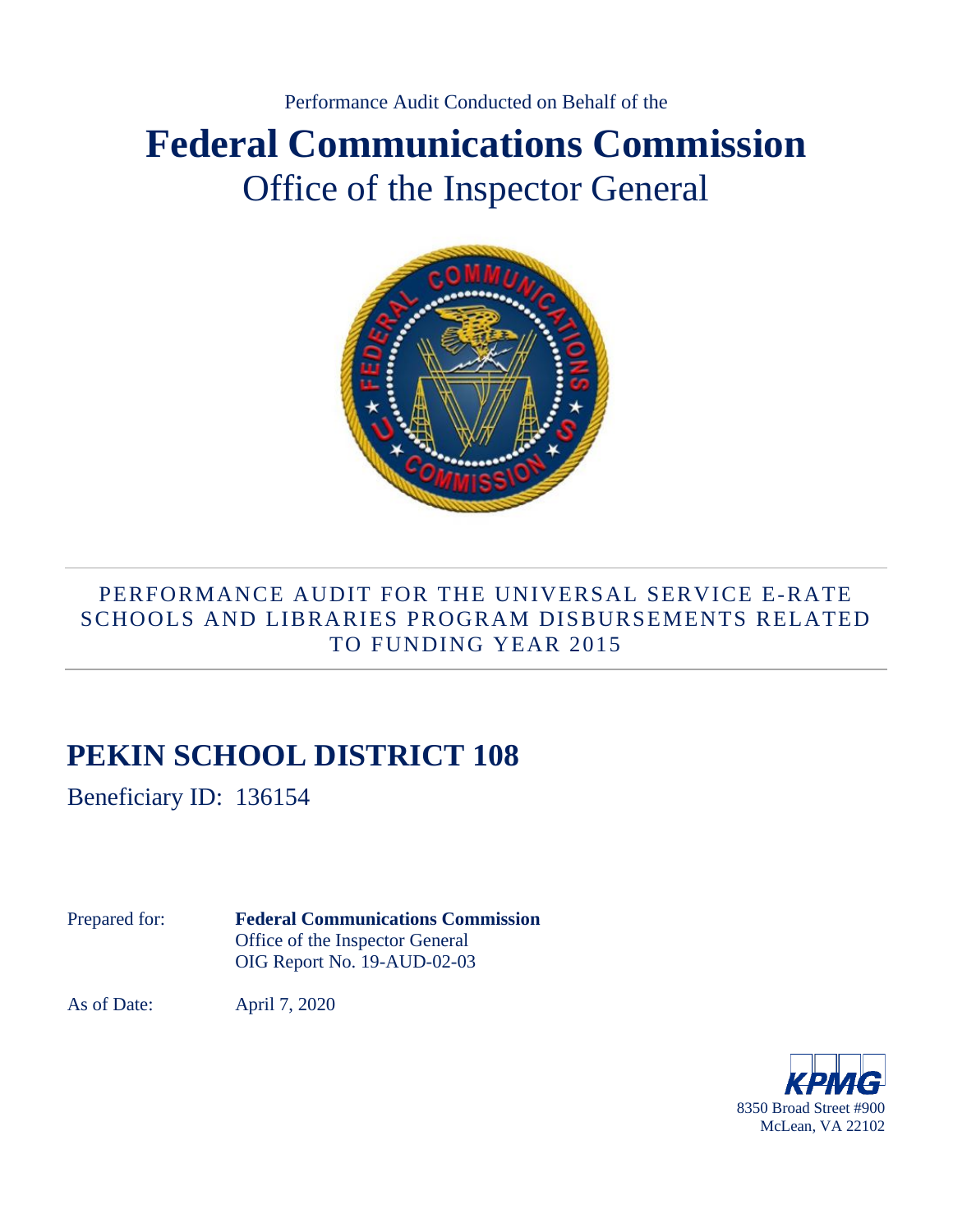## **TABLE OF CONTENTS**

| BACKGROUND, OBJECTIVES, SCOPE AND PROCEDURES6 |
|-----------------------------------------------|
|                                               |
|                                               |
|                                               |
|                                               |
|                                               |
|                                               |
|                                               |
|                                               |
|                                               |
|                                               |
|                                               |
|                                               |
|                                               |
|                                               |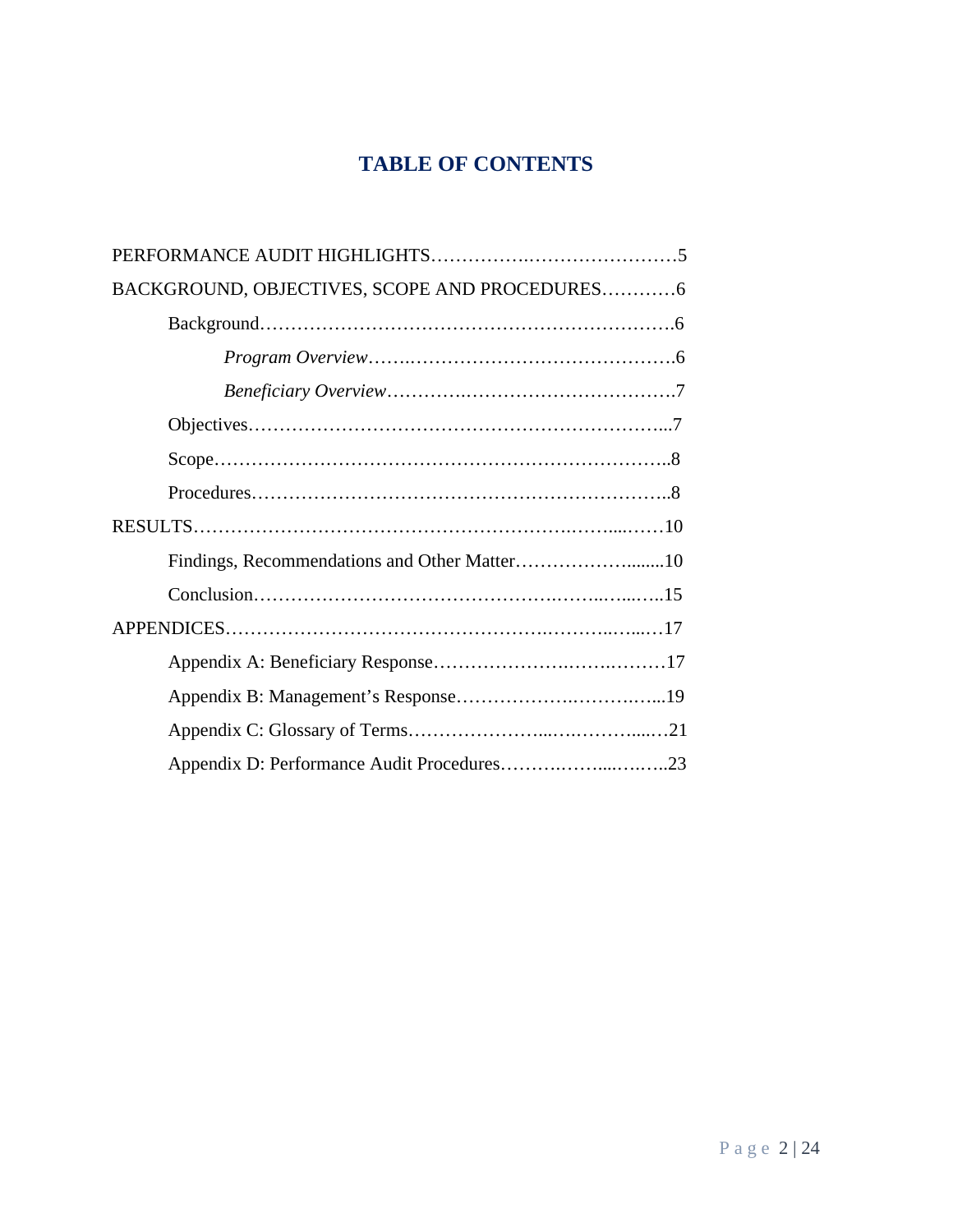# **EXECUTIVE SUMMARY**

April 7, 2020

Mr. David Hunt Inspector General Federal Communications Commission Office of Inspector General 445 12<sup>th</sup> Street SW Washington, DC 20554

Dear Mr. Hunt:

This report presents the results of our work conducted to address the performance audit objectives relative to Pekin School District 108, Billed Entity Number ("BEN") 136154, ("Pekin" or "Beneficiary") for disbursements of \$256,171, made from the Universal Service Fund on behalf of the E-rate program related to the twelve-month period ended June 30, 2016, (hereinafter "Funding Year 2015"). Our work was performed during the period from February 14, 2019 to April 7, 2020, and our results are as of April 7, 2020.

We conducted this performance audit in accordance with Generally Accepted Government Auditing Standards ("GAGAS"). Those standards require that we plan and perform the audit to obtain sufficient, appropriate evidence to provide a reasonable basis for our findings and conclusions based on our audit objectives. We believe that the evidence obtained provides a reasonable basis for our findings and conclusions based on our audit objectives.

In addition to GAGAS*,* we conducted this performance audit in accordance with Consulting Services Standards established by the American Institute of Certified Public Accountants ("AICPA"). This performance audit did not constitute an audit of financial statements or an attestation level report as defined under GAGAS and the AICPA standards for attestation engagements.

The objectives of the audit were to (1) determine if the E-Rate beneficiary complied with 47 C.F.R. Sections 54.500 to 54.523 for schools and libraries and all applicable orders<sup>1</sup> issued under Section 254 of the Communications Act of 1934, as amended; and (2) determine and report on potential instances of fraud, waste and/or abuse. We evaluated the Beneficiary's compliance with the applicable FCC Rules<sup>2</sup> that resulted in disbursements of  $$256,171$  made from the E-rate program related to Funding Year 2015. Compliance with the Rules is the responsibility of the Beneficiary's management. Our responsibility is to evaluate the Beneficiary's compliance with the Rules based on our audit.

<sup>&</sup>lt;sup>1</sup> The applicable orders include: First Report and Order (FCC 97-157), Second Report and Order (FCC 03-101), Third Report and order (FCC 03-323), Fifth Report and Order (FCC 04-190), Sixth Report and Order (FCC 10-175), Children's Internet Protection Act Report and Order (FCC 11-125), Queen of Peace Order (DA 11-1991), Modernization Order (FCC 14-99) and Second Modernization Order (FCC 14-189).

<sup>&</sup>lt;sup>2</sup> The requirements, regulations and orders governing the federal Universal Service Schools and Libraries program ("E-rate" program) are set forth in 47 C.F.R. Part 54 of the Federal Communications Commission's ("FCC") Rules as well as other program requirements (collectively, the "Rules").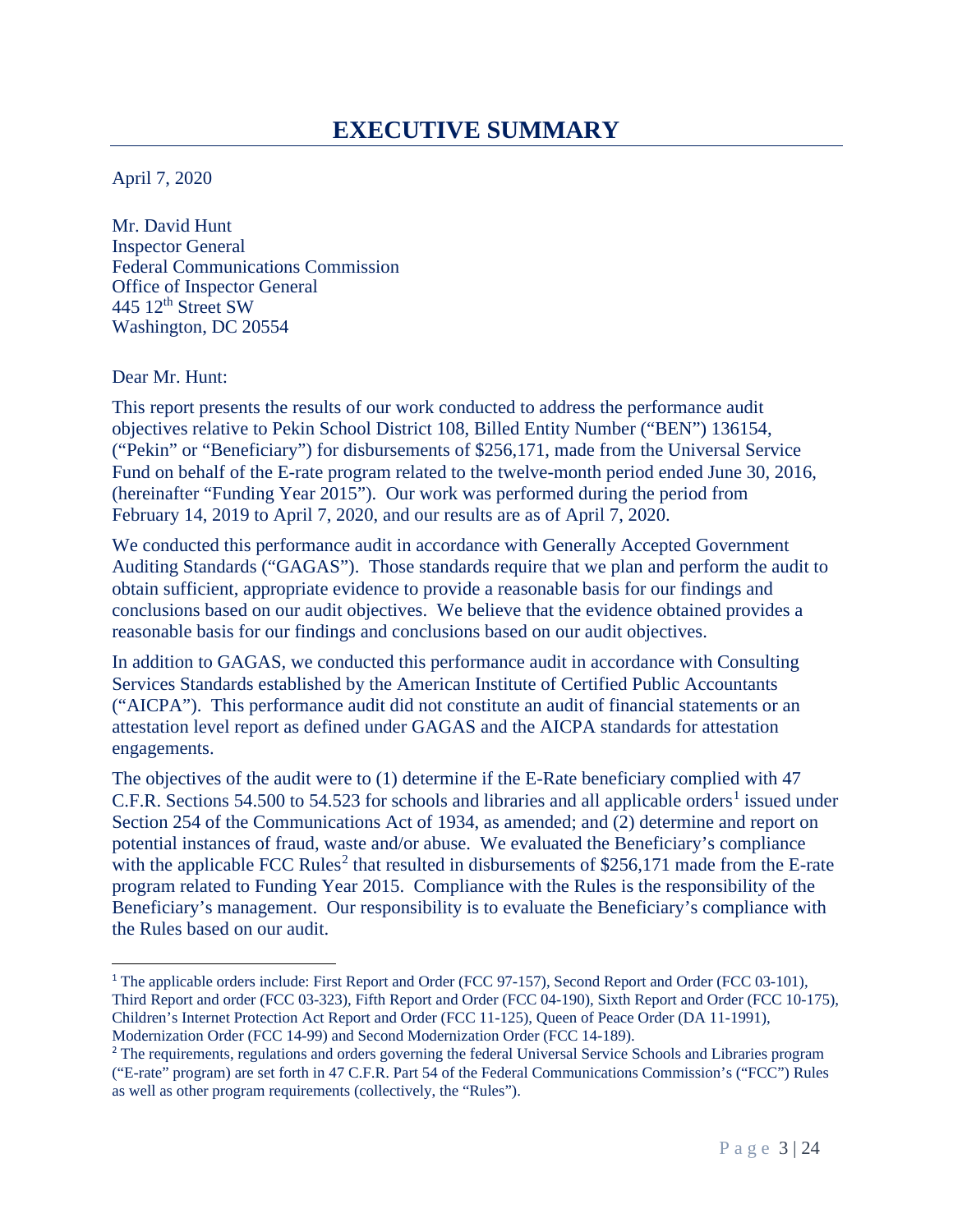As a result of the procedures performed, KPMG identified two findings and one other matter, as described in the Performance Audit Highlights section. Based on these results, we estimate that Funding Year 2015 E-rate program disbursements made to the Beneficiary were \$10,943 higher than they would have been had the disbursements been reported properly.

KPMG cautions that projecting the results of our evaluation to future periods is subject to the risks that controls may become inadequate because of changes in conditions or because compliance with controls may deteriorate.

This report is intended solely for the use of the FCC, the Beneficiary, and the Universal Service Administrative Company, and is not intended to be and should not be relied upon by anyone other than these specified parties.

Sincerely,

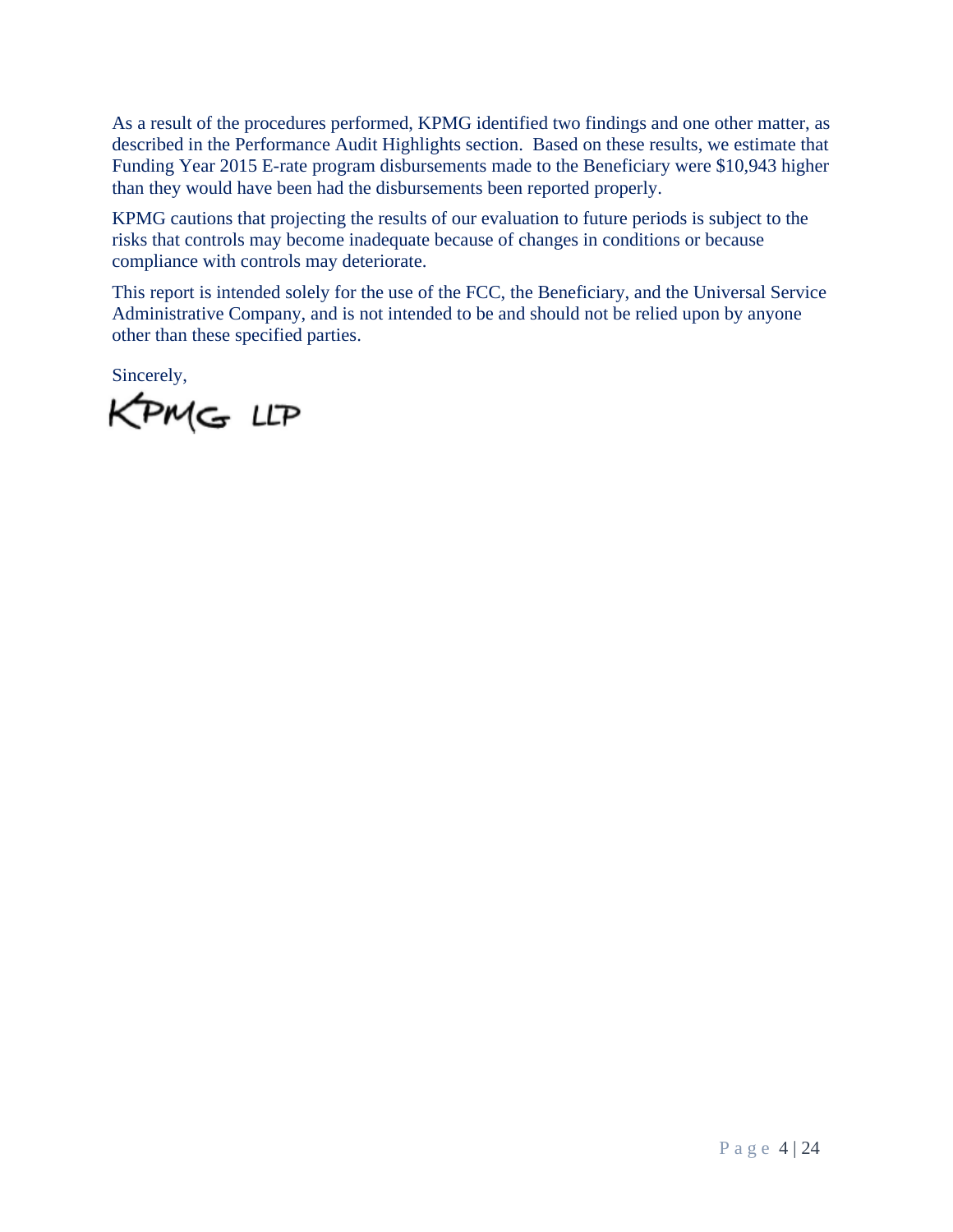# **PERFORMANCE AUDIT HIGHLIGHTS**

The Federal Communications Commission ("FCC") Office of Inspector General ("OIG") conducts independent and objective audits, investigations, and other reviews to ensure the Schools and Libraries program (commonly known as the "E-rate" program) is in compliance with the financial and administrative terms and conditions of the regulations set forth in 47 C.F.R. Part 54 of the FCC Rules. The FCC OIG contracted with KPMG LLP ("KPMG") to conduct this independent performance audit.

#### **What Was Audited?**

On behalf of the OIG, we conducted a performance audit of Pekin School District 108 ("Beneficiary"), an E-rate program beneficiary for Funding Year 2015 (July 1, 2015 through June 30, 2016). Our objectives were to (1) determine if the E-Rate beneficiary complied with 47 C.F.R. Sections 54.500 to 54.523 for schools and libraries and all applicable orders issued under Section 254 of the Communications Act of 1934, as amended; and (2) determine and report on potential instances of fraud, waste and/or abuse.

The scope of our performance audit included, but was not limited to, the application process, competitive bidding process, calculation of the discount percentage, invoicing process, effective use of services and equipment, reimbursement process and record keeping.

#### **What Was Found?**

KPMG's evaluation of the Beneficiary's compliance with the applicable requirements of 47 C.F.R. Part 54 identified two findings and one other matter.

Findings:

- 1. Category two equipment (internal connections needed to enable high-speed broadband connectivity) was not placed into service at the time of the site visit
- 2. The Beneficiary did not have a formalized competitive bidding process and document retention standards

Other Matter:

The Universal Service Fund ("USF") was over-invoiced by the Beneficiary's Service Provider. The Service Provider requested and received reimbursement from the USF for ineligible items.

Overall, we determined that disbursements in the amount of \$10,943 made to the Beneficiary, related to Funding Year 2015, were non-compliant with the E-rate rules, regulations, and procedures.

The Service Provider acknowledged the billing errors within their system and has contacted the Universal Service Administrative Company ("USAC") to discuss further actions.

Detailed audit results are described in the Findings, Recommendations and Other Matter section below.

#### **What Is Recommended?**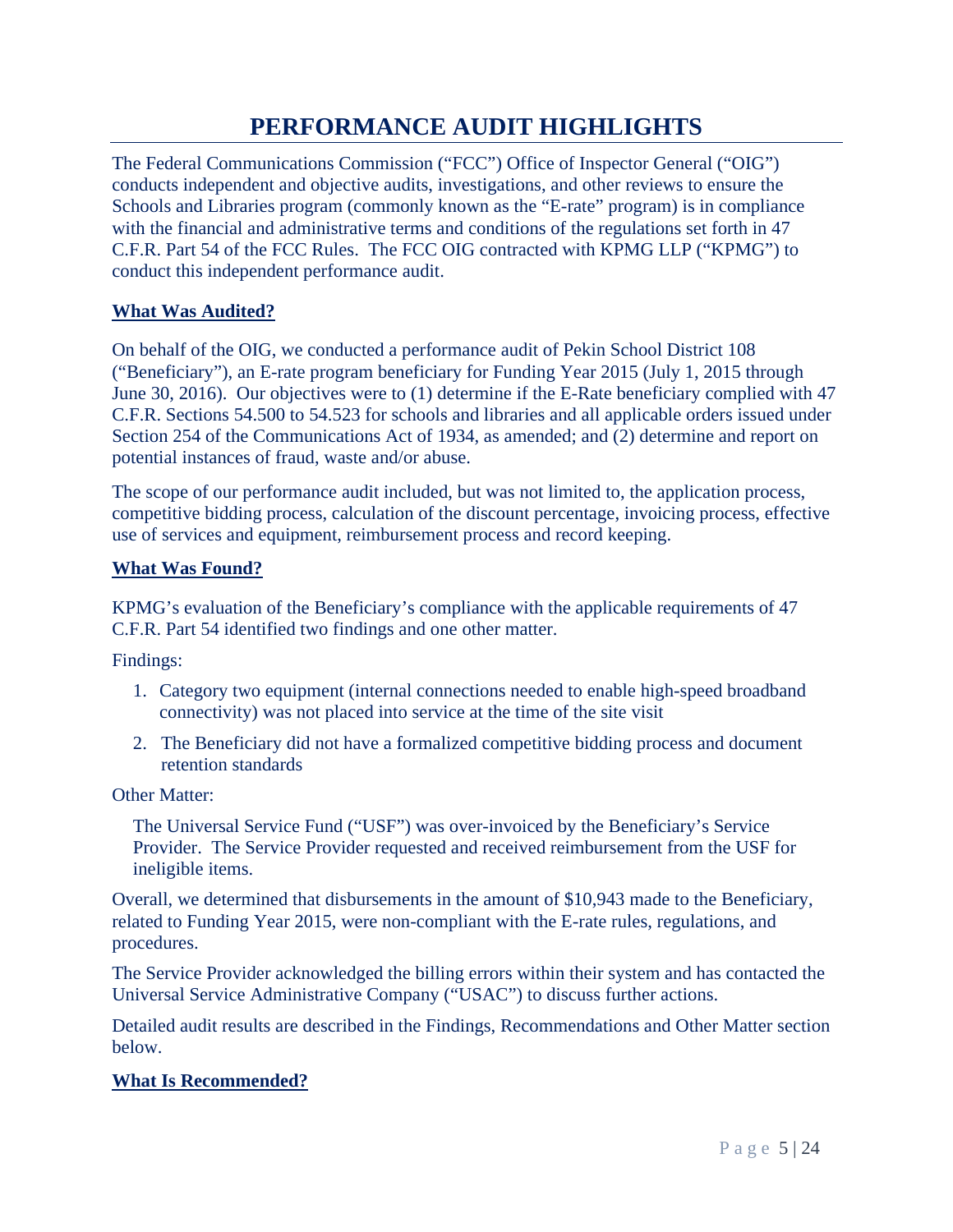KPMG recommends that:

- 1. The Beneficiary develop a formal process and controls to ensure funding requests for category two equipment include only items that meet the needs of the school district and are expected to be utilized during the funding year.
- 2. USAC seek recovery of Universal Service Funds in the amount of \$10,943 from the Beneficiary.
- 3. The Beneficiary formalize its competitive bidding process by establishing competitive bidding and procurement policies and procedures in accordance with program rules and regulations. The Beneficiary should implement controls designed to safeguard against unfair practices and conflicts of interests and ensure school district compliance with applicable Erate program rules and regulations.
- 4. The Beneficiary should also retain E-rate documentation in compliance with 47 C.F.R. Section 54.516(a)(1). Specifically, the Beneficiary must retain vital records that support the bid evaluation process, including details pertaining to the price comparison and qualitative analysis of the bid responses.

# **BACKGROUND, OBJECTIVES, SCOPE AND PROCEDURES**

### **Background**

The Federal Communications Commission ("FCC") was established by the Communications Act of 1934 as an independent U.S. government agency and is directly responsible to Congress. The FCC regulates interstate (between states) and international communications by radio, television, wire, satellite and cable in all 50 states, the District of Columbia and U.S. territories.

The Communications Act of 1934 mandated that all people in the United States shall have access to universal service, defined as rapid, efficient, nationwide communications with adequate facilities at reasonable charges. Subsequently, the Telecommunications Act of 1996 expanded the traditional definition of universal service for affordable, nationwide telephone service to include rural health care providers and eligible schools and libraries. Today, the FCC provides universal service support, at a cost of almost \$10 billion annually, through four programs – Schools and Libraries, High Cost, Lifeline and Rural Health Care.

#### *Program Overview*

The Schools and Libraries universal service support program, commonly known as the "E-rate" program, provides funding for schools and libraries to obtain affordable telecommunications equipment and/or services and internet access/broadband. Annual funding for the E-rate program is based on demand, up to an FCC established annual cap of \$3.9 billion. Funding for a school or library may be requested under two categories of eligible services, category one services (telecommunications, telecommunications services and Internet access), and category two services (internal connections, basic maintenance of internal connections, and managed internal broadband services). The dollar amount of E-rate support a school or library receives is based on poverty program eligibility criteria. The amount is calculated based on the percentage of students within the school district eligible for the National School Lunch Program ("NSLP")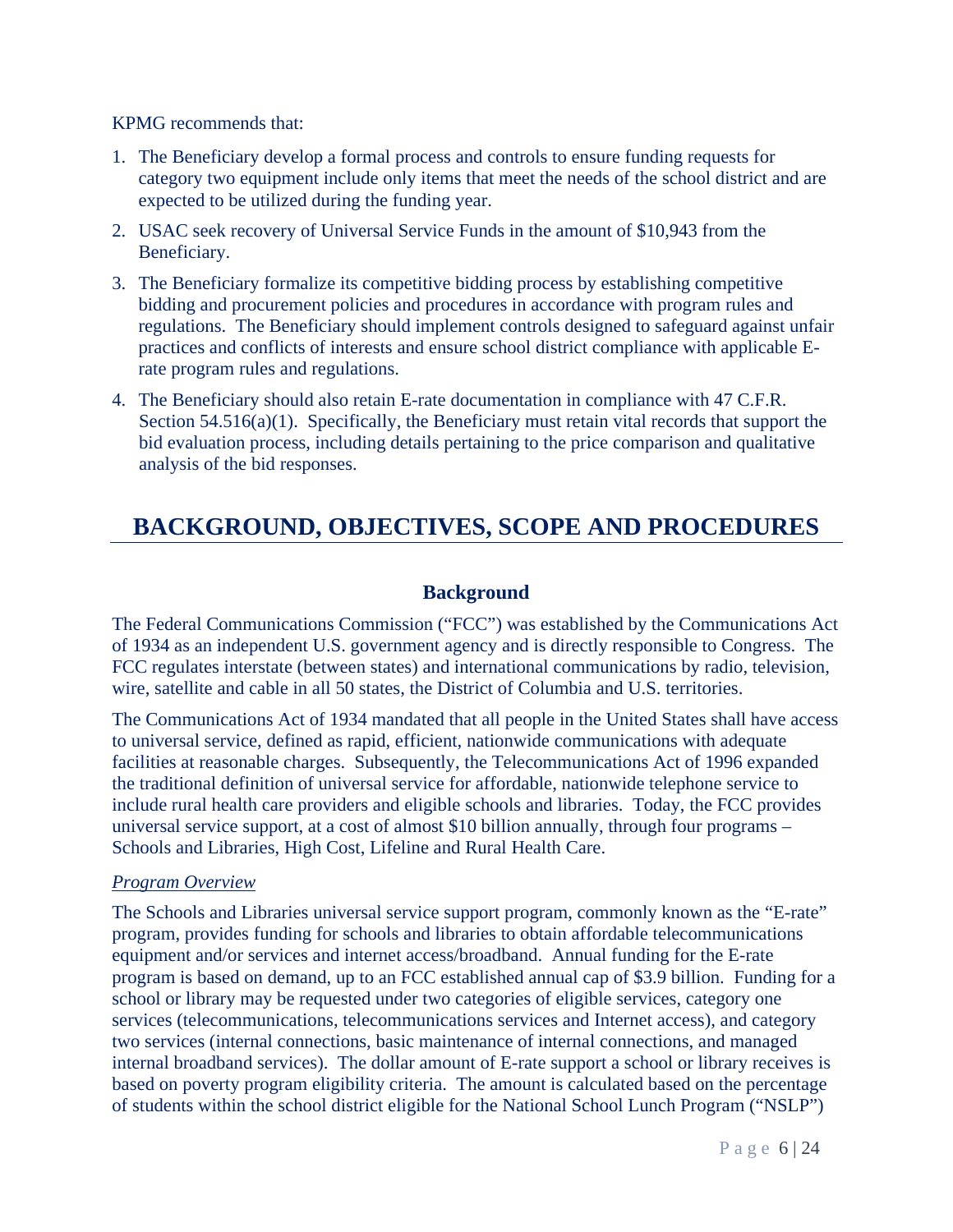and whether the school or library is located in an urban or rural area. The school or library's E-rate discount ranges from 20 to 90 percent of the cost of eligible services.

The E-rate program is administered by the Universal Service Administrative Company ("USAC") under the direction of the FCC. Specifically, USAC is responsible for ensuring applicant compliance with program rules, processing program applications, confirming program eligibility and providing reimbursements to program participants. The FCC OIG contracted with KPMG to conduct a performance audit of the Pekin School District's E-rate program compliance with applicable requirements of 47 C.F.R. Part 54 of the FCC's Rules, as well as FCC Orders governing the E-rate program during Funding Year 2015.

#### *Beneficiary Overview*

Pekin School District 108 ("Beneficiary", BEN# 136154), is a school district located in Pekin, IL that serves over 3,700 students.

The following table illustrates the amount committed<sup>3</sup> and disbursed by USAC to the E-rate program Beneficiary for Funding Year 2015 by service type:

|                             |                                   | Source: USAC                      |
|-----------------------------|-----------------------------------|-----------------------------------|
| <b>Service Type</b>         | <b>Amount</b><br><b>Committed</b> | <b>Amount</b><br><b>Disbursed</b> |
| <b>Internet Access</b>      | \$13,539                          | \$13,539                          |
| <b>Voice Services</b>       | \$32,406                          | \$29,414                          |
| <b>Internal Connections</b> | \$213,218                         | \$213,218                         |
| <b>Total</b>                | \$259,163                         | \$256,171                         |

Note: The amounts committed reflect the maximum amounts to be funded, as determined by USAC, by FRN and service type, for Funding Year 2015.

The committed total represents two FCC Form 471<sup>4</sup> applications with seven Funding Request Numbers ("FRN")<sup>5</sup>. We audited seven FRNs with commitments totaling \$259,163 and disbursements of \$256,171.

### **Objectives**

The objectives of this audit were to (1) determine if the E-rate beneficiary complied with 47 C.F.R. Sections 54.500 to 54.523 for schools and libraries and all applicable orders issued under Section 254 of the Communications Act of 1934, as amended (related orders can be found on the USAC website at http://www.usac.org/about/tools/fcc); and (2) determine and report on potential instances of fraud, waste and/or abuse. We audited disbursements of \$256,171 made to the Beneficiary from the Universal Service Fund ("USF") for Funding Year 2015.

See the Scope section below for a discussion of the applicable requirements of 47 C.F.R. Part 54 of the FCC's Rules that are covered by this performance audit.

<sup>&</sup>lt;sup>3</sup> Amount committed represents USAC's funding decision on an applicant's E-rate funding request.<br><sup>4</sup> FCC Form 471: The *Services Ordered and Certification Form* is an FCC form used to report services ordered and

discounts requested for those services.

<sup>5</sup> Funding Request Number ("FRN"): A unique number that USAC assigns to each funding request in an FCC Form 471.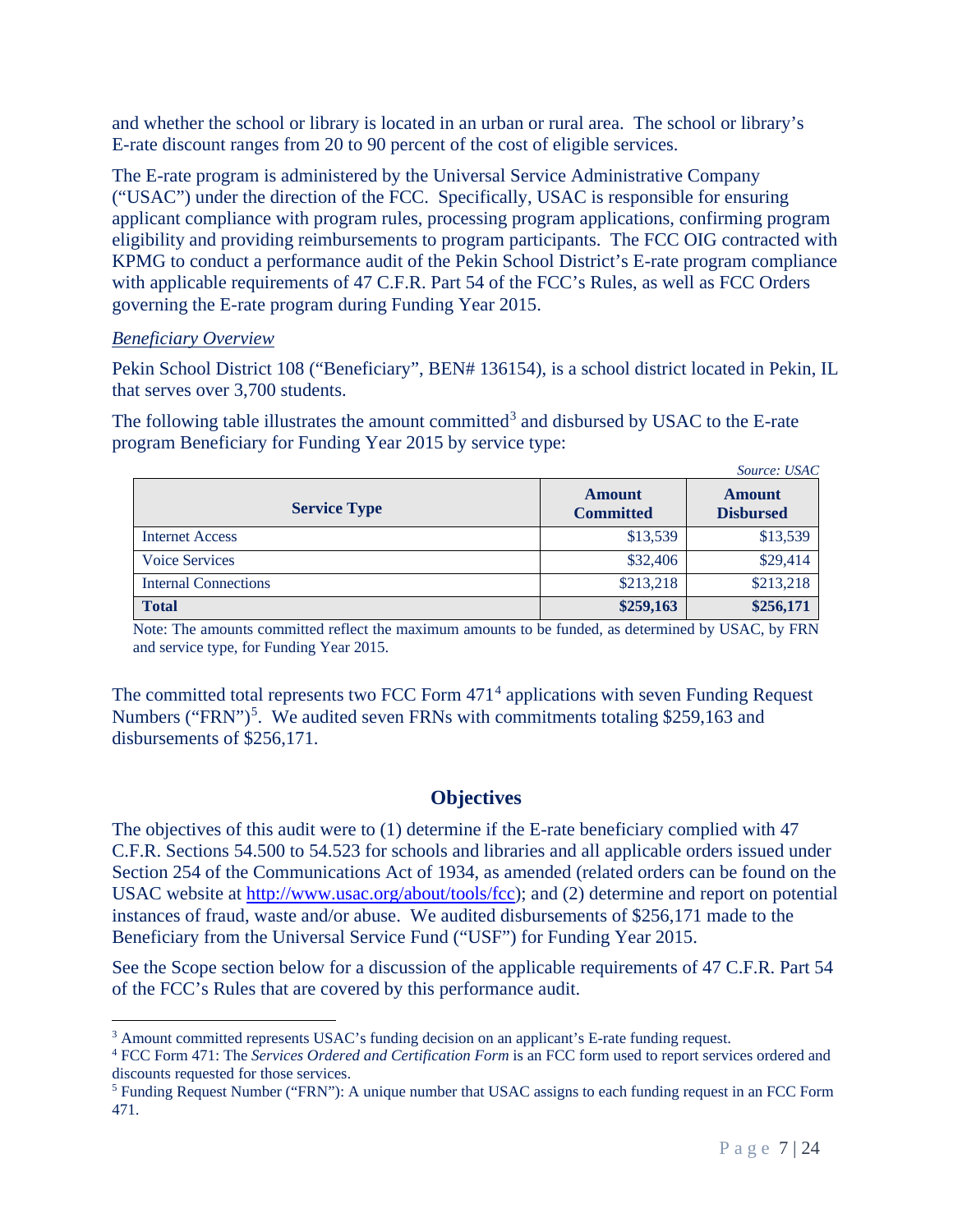### **Scope**

The scope of this performance audit includes, but is not limited to, the Beneficiary's compliance with the Rules to be eligible for the committed and disbursed amounts related to Funding Year 2015. Specifically, KPMG reviewed the following areas for compliance with E-rate laws, rules and regulations:

- 1. Application Process
- 2. Competitive Bidding Process
- 3. Calculation of the Discount Percentage
- 4. Invoicing Process
- 5. Effective Use of Services and Equipment
- 6. Reimbursement Process
- 7. Record Keeping

We conducted this performance audit in accordance with Generally Accepted Government Auditing Standards ("GAGAS"). Those standards require that we plan and perform the audit to obtain sufficient, appropriate evidence to provide a reasonable basis for our findings and conclusions based on our audit objectives. We believe that the evidence obtained provides a reasonable basis for our findings and conclusions based on our audit objectives.

#### **Procedures**

This performance audit includes procedures related to the E-rate program for which funds were committed and disbursed to the Beneficiary for Funding Year 2015. Performance audit procedures completed include the following (refer to Appendix D for additional details):

#### **1. Application Process:**

- a) Gained an understanding of the Beneficiary's E-rate program application process and use of funds.
- b) Reviewed evidence to support the Beneficiary's compliance with Children's Internet Protection Act ("CIPA")<sup>6</sup> requirements.

<sup>6</sup> Children's Internet Protection Act (CIPA): A law that mandates certain internet safety policy and filtering requirements for recipients of E-rate program discounts.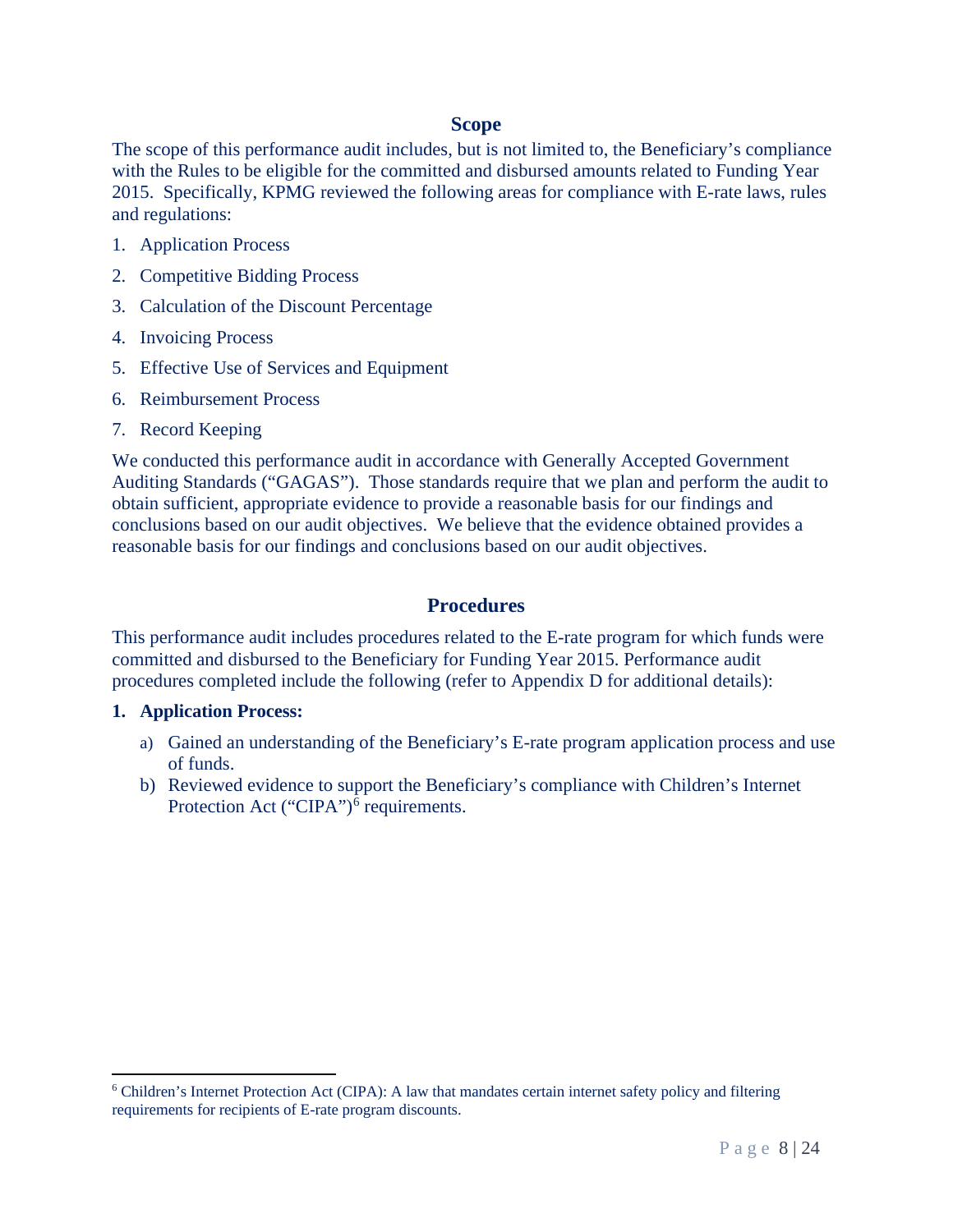#### **2. Competitive Bidding Process:**

- a) Examined documentation to determine if all bids received were properly evaluated and that the price of eligible services was the primary factor considered when selecting a Service Provider.
- b) Examined evidence that the Beneficiary waited the required 28 days from the date the FCC Form  $470<sup>7</sup>$  was posted on USAC's website before signing contracts with the selected service providers.
- c) Reviewed service provider contracts to determine if they were properly executed.

#### **3. Discount Calculation Process:**

a) Examined and recalculated the discount percentage for accuracy using the source data provided by the Beneficiary.

#### **4. Invoicing Process:**

- a) Examined invoices to determine if equipment and services per service provider bills were consistent with the terms and specifications of the contracting documents.
- b) Examined documentation to determine if the Beneficiary paid its non-discounted share in a timely manner.

#### **5. Effective Use of Services and Equipment:**

- a) Performed a physical inventory to evaluate the location and appropriate utilization of equipment and services in accordance with the Rules.
- b) Observed and determined if the E-rate funded equipment and services were operational and being effectively used for their intended purposes.

#### **6. Reimbursement Process:**

- a) Examined invoices submitted for reimbursement.
- b) Verified that services and equipment claimed on invoices and corresponding service provider bills complied with the requirements of the E-rate program Eligible Services  $List<sup>8</sup>$ .

#### **7. Record Keeping:**

a) Determined if the Beneficiary's record retention policies and procedures are consistent with the E-rate program rules.

# **RESULTS**

KPMG's performance audit results include findings, recommendations and an other matter, with respect to the Beneficiary's compliance with FCC requirements. The audit results also include

<sup>7</sup> FCC Form 470: The *Description of Services Requested and Certification Form* is an FCC form schools and libraries use to request services and establish eligibility.

<sup>8</sup> See glossary in Appendix C for additional information. The Funding Year 2015 Eligible Services List can be found at http://hraunfoss.fcc.gov/edocs public/attachmatch/DA-14-1556A1.pdf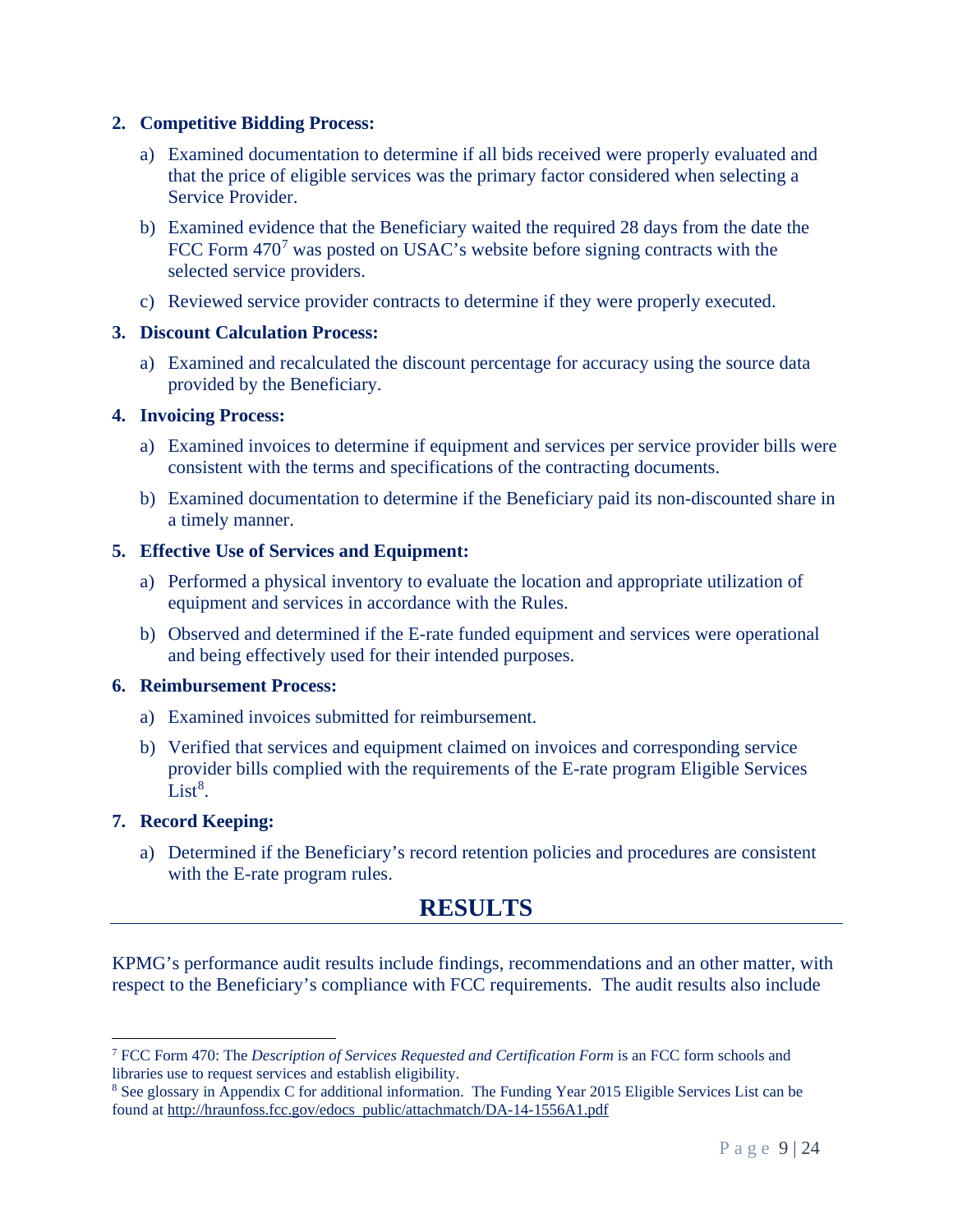an estimate of the monetary impact of such findings relative to 47 C.F.R. Part 54 applicable to Funding Year 2015 commitments and disbursements made from the USF.

### **Findings, Recommendations and Other Matter**

KPMG's performance audit procedures identified two findings and one other matter.

| <b>Finding No. 1</b> | Category Two Equipment was not Placed into Service at the Time of<br>the Site Visit                                                                                                                                                                                                                                                                                                                                                                                                                                                                                                                                                                                                                                                                       |
|----------------------|-----------------------------------------------------------------------------------------------------------------------------------------------------------------------------------------------------------------------------------------------------------------------------------------------------------------------------------------------------------------------------------------------------------------------------------------------------------------------------------------------------------------------------------------------------------------------------------------------------------------------------------------------------------------------------------------------------------------------------------------------------------|
| <b>Condition</b>     | Our audit identified internal control weaknesses in the Beneficiary's<br>policies and procedures for ensuring all equipment procured with E-rate<br>funds were placed into service. Three network modules procured with<br>Funding Year 2015 E-rate program funds under FRN 2798945 were not in<br>operation at the time of the on-site equipment inspection. One 24-port<br>Network Module, one 20-port Network Module, and one Management<br>Module were in the original manufacturer packaging and appeared unused<br>as of March 2019.                                                                                                                                                                                                                |
|                      | Additionally, the auditor noted that 34 transceivers were not installed but<br>were reimbursed under FRN 2798945. The Beneficiary indicated the signal<br>strength of the transceivers was insufficient to support the necessary<br>communications.                                                                                                                                                                                                                                                                                                                                                                                                                                                                                                       |
| <b>Criteria</b>      | Per 47 C.F.R. Section 54.507(d) (2014), "The deadline for implementation<br>of non-recurring services will be September 30 following the close of the<br>funding year." As such, the Beneficiary was required to place all equipment<br>procured with E-rate funds into service by September 30, 2016.                                                                                                                                                                                                                                                                                                                                                                                                                                                    |
| <b>Cause</b>         | The Beneficiary disclosed that the three network modules were purchased<br>as spare equipment in the event of equipment failure, which is in violation<br>of the rules. For the 34 transceivers, the Beneficiary did not have an<br>adequate process in place to ensure all equipment procured with program<br>funds were placed into service within the specified deadline. Pekin School<br>District 108 officials stated that they were not aware of the requirement to<br>use all category two equipment procured with E-rate funds by the Funding<br>Year's specified deadline. Additionally, the beneficiary lacked a process to<br>ensure the requested transceivers were adequate to meet the needs of the<br>school district prior to purchasing. |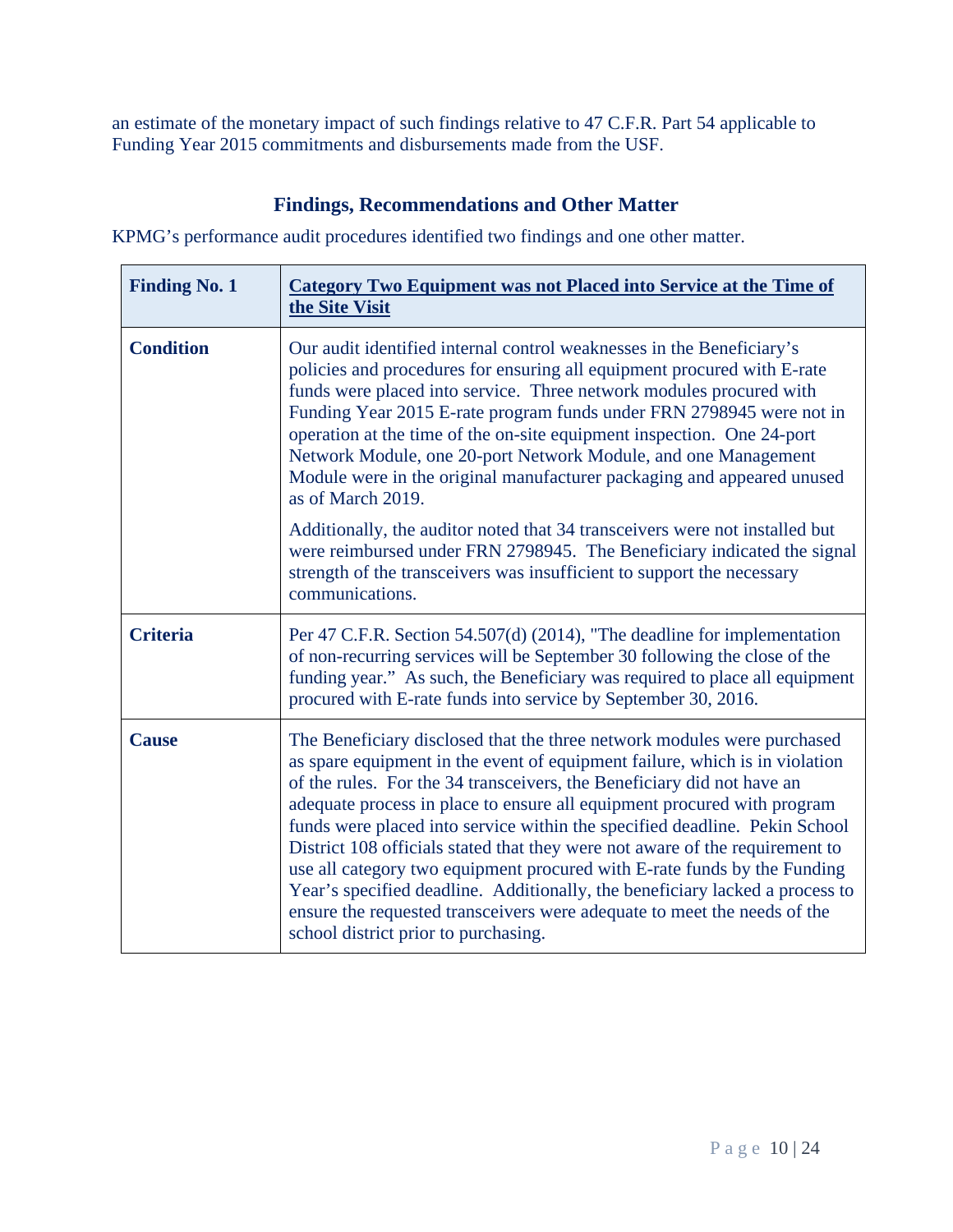| <b>Effect</b>                                         | The monetary effect for this finding is \$10,943 under FRN 2798945<br>(calculated as the undiscounted cost of the three unused modules and 34<br>transceivers, totaling \$13,679, multiplied by the Beneficiary's calculated<br>discount rate of 80 percent).                                                                                                                                 |                                    |                         |                                                                     |
|-------------------------------------------------------|-----------------------------------------------------------------------------------------------------------------------------------------------------------------------------------------------------------------------------------------------------------------------------------------------------------------------------------------------------------------------------------------------|------------------------------------|-------------------------|---------------------------------------------------------------------|
|                                                       |                                                                                                                                                                                                                                                                                                                                                                                               | (A)                                | (B)                     |                                                                     |
|                                                       | <b>Category Two</b><br><b>Equipment</b>                                                                                                                                                                                                                                                                                                                                                       | <b>Undiscounted</b><br><b>Cost</b> | <b>Discount</b><br>Rate | <b>Monetary Effect of</b><br><b>Audit Results</b><br>$(Column A*B)$ |
|                                                       | 1 HP 24-port Module                                                                                                                                                                                                                                                                                                                                                                           | \$1,374                            | 80%                     | \$1,099                                                             |
|                                                       | 1 HP 20-port Module                                                                                                                                                                                                                                                                                                                                                                           | \$1,641                            | 80%                     | \$1,313                                                             |
|                                                       | 1 HP 5400R<br><b>Management Module</b>                                                                                                                                                                                                                                                                                                                                                        | \$954                              | 80%                     | \$763                                                               |
|                                                       | 34 ProCurve 10 GbE<br>Transceivers                                                                                                                                                                                                                                                                                                                                                            | \$9,710                            | 80%                     | \$7,768                                                             |
|                                                       | <b>Total Impact</b>                                                                                                                                                                                                                                                                                                                                                                           | \$13,679                           |                         | \$10,943                                                            |
| <b>Recommendation</b>                                 | The Beneficiary should develop a formal process and controls to ensure<br>1.<br>funding requests for category two equipment include only items that<br>meet the needs of the school district and are expected to be utilized<br>during the funding year.<br>Also, KPMG recommends that USAC seek recovery of Universal<br>2.<br>Service Funds in the amount of \$10,943 from the beneficiary. |                                    |                         |                                                                     |
| <b>Beneficiary</b><br><b>Response</b>                 | Pekin School District 108 agreed with the finding and recommendations.<br>The Beneficiary's full response is included in Appendix A of the report.                                                                                                                                                                                                                                            |                                    |                         |                                                                     |
| <b>USAC's</b><br><b>Management</b><br><b>Response</b> | USAC management concurs with the finding and recommendation. USAC<br>will seek recovery in the amount of \$10,943. The full response is included<br>in Appendix B of the report.                                                                                                                                                                                                              |                                    |                         |                                                                     |

| <b>Finding No. 2</b> | <b>Beneficiary Did Not Have A Formalized Competitive Bidding Process</b><br>and Document Retention Standards                                                                                                                                                                                                                                                                                                                                                                                                                  |
|----------------------|-------------------------------------------------------------------------------------------------------------------------------------------------------------------------------------------------------------------------------------------------------------------------------------------------------------------------------------------------------------------------------------------------------------------------------------------------------------------------------------------------------------------------------|
| <b>Condition</b>     | Our audit identified internal control weaknesses in the Beneficiary's<br>competitive bidding process for awarding contracts. The Beneficiary does<br>not have a formalized competitive bidding process nor a document<br>retention protocol to substantiate its compliance with E-rate program<br>competitive bidding requirements. The Beneficiary did not produce and/or<br>retain documentation to evidence the evaluation of bids for Funding Year<br>2015 E-rate program funding requests. We reviewed and evaluated the |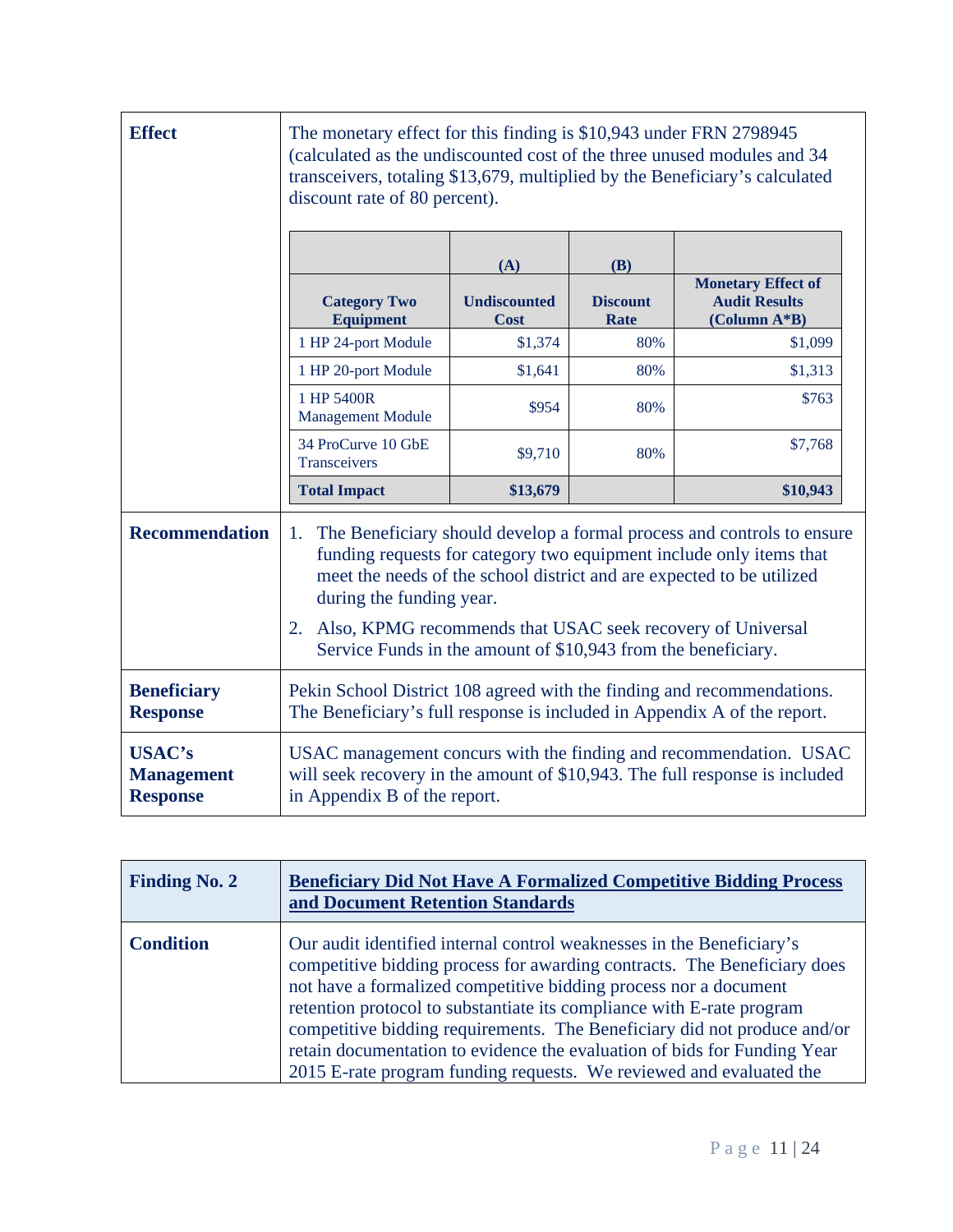|                 | proposals submitted by service providers in response to FCC Form 470 No.<br>876980001262520.                                                                                                                                                                                                                                                                                                                                                                                                                                                                                                                                                             |
|-----------------|----------------------------------------------------------------------------------------------------------------------------------------------------------------------------------------------------------------------------------------------------------------------------------------------------------------------------------------------------------------------------------------------------------------------------------------------------------------------------------------------------------------------------------------------------------------------------------------------------------------------------------------------------------|
|                 | Our review indicated that the Beneficiary selected the most cost-effective<br>vendor in compliance with the rules.                                                                                                                                                                                                                                                                                                                                                                                                                                                                                                                                       |
| <b>Criteria</b> | Per 47 C.F.R. Section 54.503(a) (2014), "All entities participating in the<br>schools and libraries universal service support program must conduct a fair<br>and open competitive bidding process."                                                                                                                                                                                                                                                                                                                                                                                                                                                      |
|                 | Per 47 C.F.R. Section 54.516(a)(1) (2014), "Schools, libraries, and<br><i>consortia.</i> Schools, libraries, and any consortium that includes schools or<br>libraries shall retain all documents related to the application for, receipt, and<br>delivery of discounted telecommunications and other supported services for<br>at least 10 years after the latter of the last day of the applicable funding year<br>or the service delivery deadline for the funding request. Any other<br>document that demonstrates compliance with the statutory or regulatory<br>requirements for the schools and libraries mechanism shall be retained as<br>well." |
|                 | In addition, the U.S. Constitution, Art. VI states that "This Constitution, and<br>the laws of the United States which shall be made in pursuance thereof; and<br>all treaties made, or which shall be made, under the authority of the United<br>States, shall be the supreme law of the land; and the judges in every state<br>shall be bound thereby, anything in the Constitution or laws of any State to<br>the contrary notwithstanding."                                                                                                                                                                                                          |
|                 | Lastly, the Standards for Internal Control in the Federal Government (the<br>"Green Book"), sets the standards for an effective internal control system for<br>federal agencies (and stewards of federal funds). It provides the overall<br>framework for designing, implementing, and operating an effective internal<br>control system. Principle 8 requires management to assess the fraud risk of<br>opportunity, defined as "Circumstancessuch as the absence of controls,<br>ineffective controls, or the ability of management to override controls, that<br>provide an opportunity to commit fraud."                                             |
| <b>Cause</b>    | The Beneficiary opted to follow the State of Illinois Contract Code and did<br>not abide by the more stringent competitive bidding and documentation<br>retention requirements required by the federal regulations under the E-rate<br>program. The State of Illinois School Contract Code (105 ILCS 5/10-<br>20.21) states that, "[p]urchases and contracts for the use, purchase,<br>delivery, movement, or installation of data processing equipment, software,<br>or services and telecommunications and interconnect equipment, software,<br>and services" are not subject to competitive bidding requirements outlined<br>in the Code."            |
| <b>Effect</b>   | Due to the absence of effective controls, the Beneficiary did not provide<br>reasonable assurance that its competitive bidding process was fair and<br>open. The Beneficiary was unable to provide evidence that its competitive                                                                                                                                                                                                                                                                                                                                                                                                                         |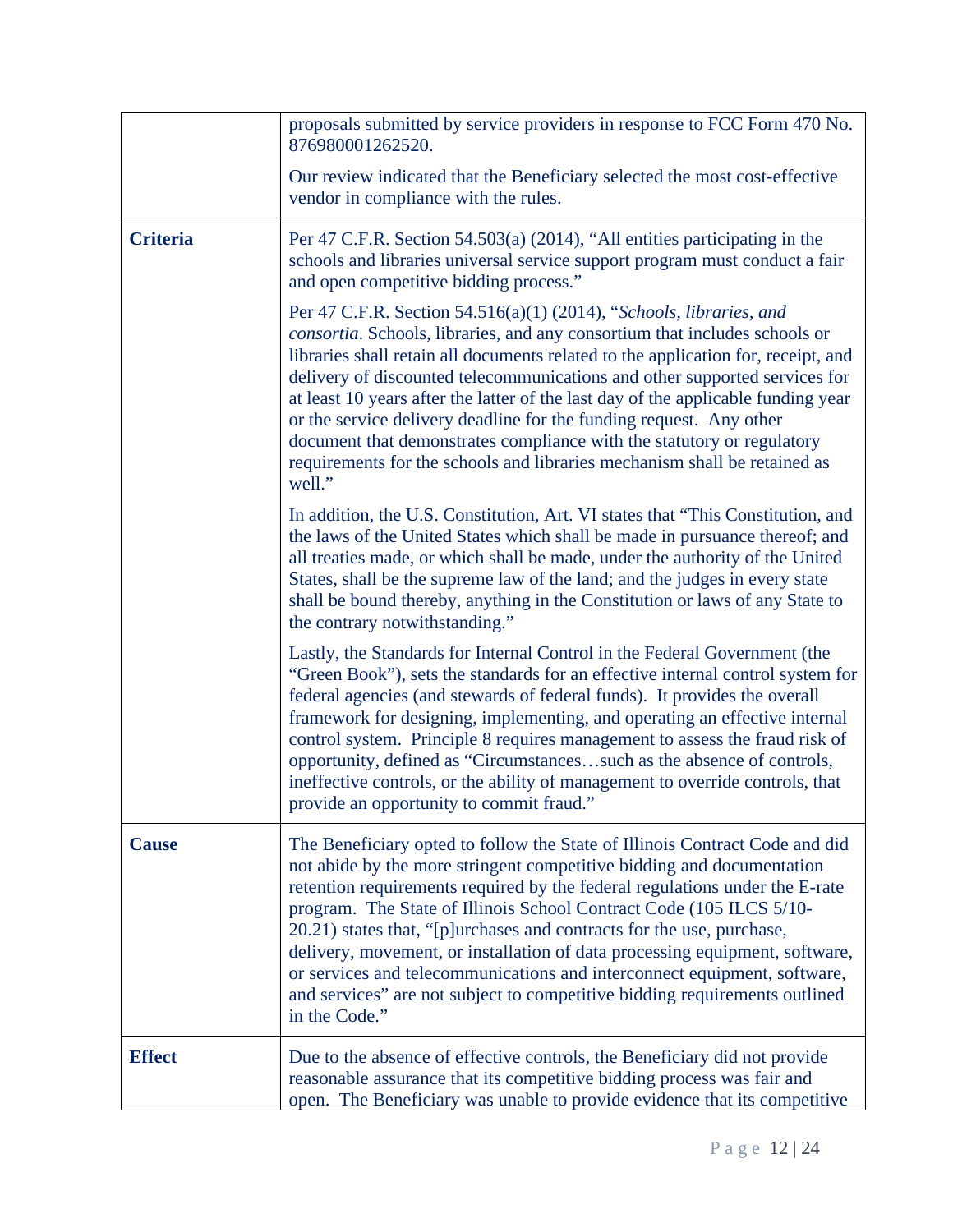|                                                       | bidding process safeguarded against opportunities for unfair practices or<br>biases.                                                                                                                                                                                                                                                                                                             |  |
|-------------------------------------------------------|--------------------------------------------------------------------------------------------------------------------------------------------------------------------------------------------------------------------------------------------------------------------------------------------------------------------------------------------------------------------------------------------------|--|
| <b>Recommendation</b>                                 | 1. The Beneficiary should establish written competitive bidding and<br>procurement policies and procedures in accordance with federal<br>program rules and regulations. The Beneficiary should implement<br>controls designed to safeguard against unfair practices and conflicts of<br>interests and ensure school district compliance with applicable E-rate<br>program rules and regulations. |  |
|                                                       | Additionally, processes should be established to ensure that key<br>2.<br>documents are retained in compliance with 47 C.F.R. Section<br>$54.516(a)(1)$ . Specifically, the Beneficiary should retain vital records<br>that support the bid evaluation process, including details pertaining to<br>the price comparison and qualitative analysis of the bid responses.                           |  |
| <b>Beneficiary</b><br><b>Response</b>                 | Pekin School District 108 agreed with the finding and recommendations.<br>The Beneficiary's full response is included in Appendix A of the report.                                                                                                                                                                                                                                               |  |
| <b>USAC's</b><br><b>Management</b><br><b>Response</b> | USAC management concurs with the finding and recommendation, and<br>concurs that the Beneficiary should strengthen its internal controls within<br>its E-rate competitive bidding process and document retention protocol.<br>The full response is included in Appendix B of the report.                                                                                                         |  |

### **Other Matter**

KPMG's performance audit procedures also identified one other reportable matter.

| <b>Other Matter</b> | <b>Service Provider Over-Invoiced the USF for Services Provided to</b> |
|---------------------|------------------------------------------------------------------------|
|                     | the Beneficiary                                                        |

In Funding Year 2015, the Beneficiary received Voice Services from service provider, Verizon Wireless ("Verizon") for Cellular Phone Service, under FRN 2798317. Review of the service provider agreement and related bills indicated that the service provider billed the Beneficiary for voice services at rates that exceeded contractual rates for eligible services. The service provider requested reimbursement of \$1,450 from the USF for E-rate services provided to the Beneficiary. The actual eligible costs totaled \$1,378. As a result, the service provider's billing system applied an excessive E-rate discount to the cost of voice services, which resulted in the Beneficiary being billed at a lower rate than the contractual rate.

The monetary impact of this matter for FRN 2798317 is an over-reimbursement to the service provider in the amount of \$72 (calculated as the difference of the reimbursement requested by the service provider and the recalculated eligible discounted portion). We contacted the service provider, Verizon, for more information.

On May 7, 2019, Verizon provided a response to our inquiry of the matter.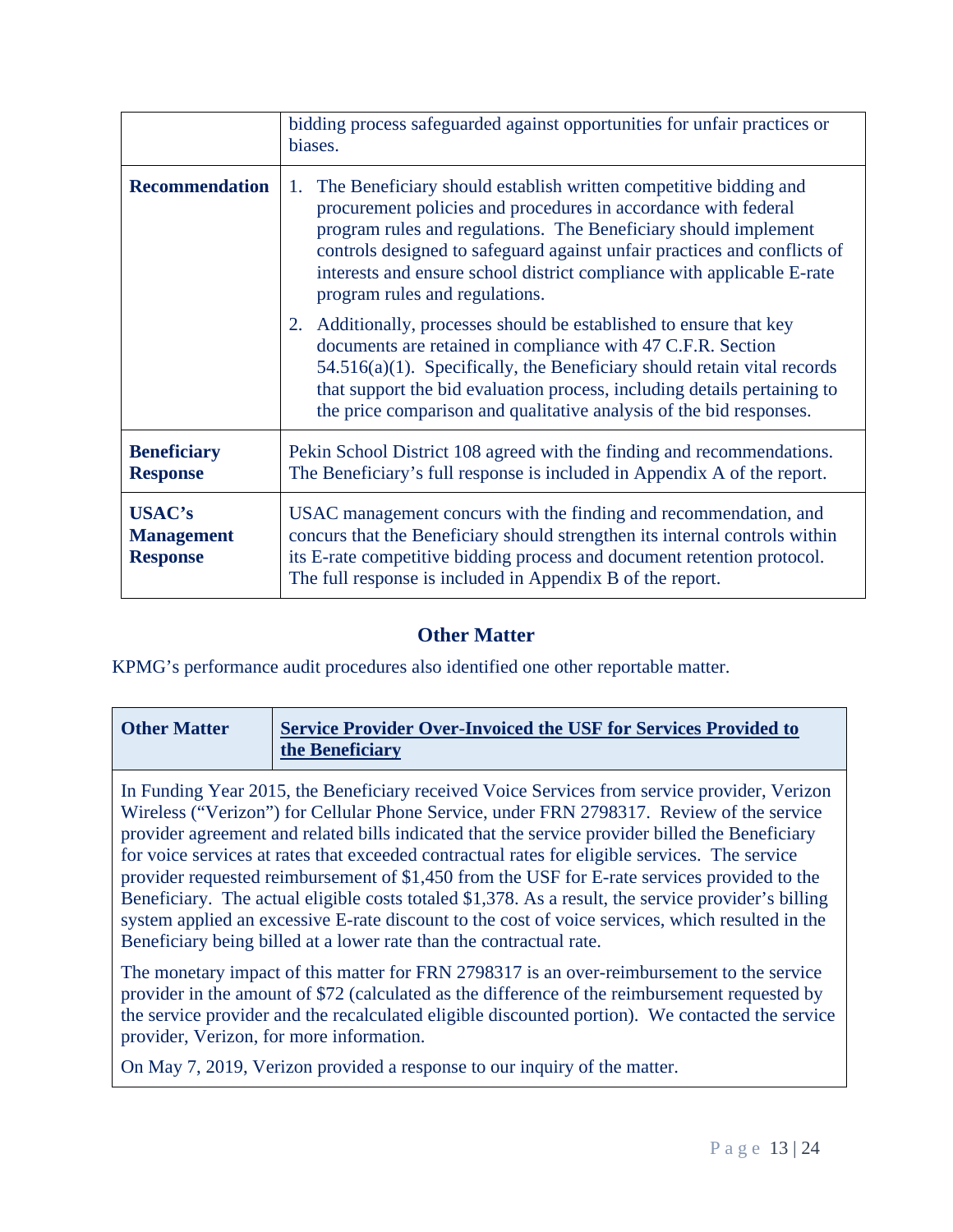| <b>Service Provider</b><br><b>Response</b> | [Verizon] became aware that an issue was occurring during the third<br>quarter of 2016. At that time, [we] began investigating to determine what<br>was occurring and the scope of the issue, including how the E-rate<br>discounts were appearing on affected customers' bills and how the<br>contractual discount was impacting the cost allocations for eligible and<br>ineligible components of affected price plans. It took some time to<br>understand what was transpiring, what customers were impacted, and how<br>to calculate the amount by which the allocations to eligible components<br>were overstated.<br>[We] identified the system limitation as a result of certain E-rate customer<br>inquiries relating to why the amount of their E-rate discounts did not<br>match the cost allocation information provided in their service quotes. |
|--------------------------------------------|--------------------------------------------------------------------------------------------------------------------------------------------------------------------------------------------------------------------------------------------------------------------------------------------------------------------------------------------------------------------------------------------------------------------------------------------------------------------------------------------------------------------------------------------------------------------------------------------------------------------------------------------------------------------------------------------------------------------------------------------------------------------------------------------------------------------------------------------------------------|
|                                            | Beginning in December 2016, [Verizon] initiated an evaluation of<br>whether its billing system could be modified to resolve the system<br>limitation. However, when such system modifications did not prove<br>practical or workable, [Verizon] then focused its efforts on the<br>development of a more manual approach to re-calculate E-rate discounts<br>on a month-to-month basis. Because E-rate discounts ordinarily are<br>subject to a number of adjustments in the normal course (such as pro-rated<br>charges occurring with price plan changes, and new or disconnected lines<br>of service and other issues), there was no readily available way to<br>recalculate and re-issue monthly invoices for impacted customers for the<br>prior periods.                                                                                               |
|                                            | Ultimately, [we] developed an automated solution that would re-calculate<br>E-rate discounts outside the billing system on a going forward basis. That<br>solution was implemented for Funding Year 2018 (beginning with the<br>August 2018 billing cycle). But, because the solution could not be used to<br>re-calculate discounts applied for prior periods, [we] developed a separate<br>process through which it could account for all adjustments and capture all<br>of the overcharges for the prior periods by FRN for each funding year<br>(Funding Years 2015-17). [We have] described and discussed this<br>approach with USAC.                                                                                                                                                                                                                   |
|                                            | [Verizon] identified the service plans impacted by the system limitation<br>issue for Funding Year 2018 and is using the automated solution to<br>correct the issue for current and future invoices. Current invoices for<br>Funding Year 2018 are billing correctly. In addition, invoices now are<br>subject to regular review to ensure there is no reoccurrence (or other<br>issues).                                                                                                                                                                                                                                                                                                                                                                                                                                                                    |
| <b>Beneficiary</b><br><b>Response</b>      | Pekin School District 108 agreed with the finding and recommendations.<br>The Beneficiary's full response is included in Appendix A of the report.                                                                                                                                                                                                                                                                                                                                                                                                                                                                                                                                                                                                                                                                                                           |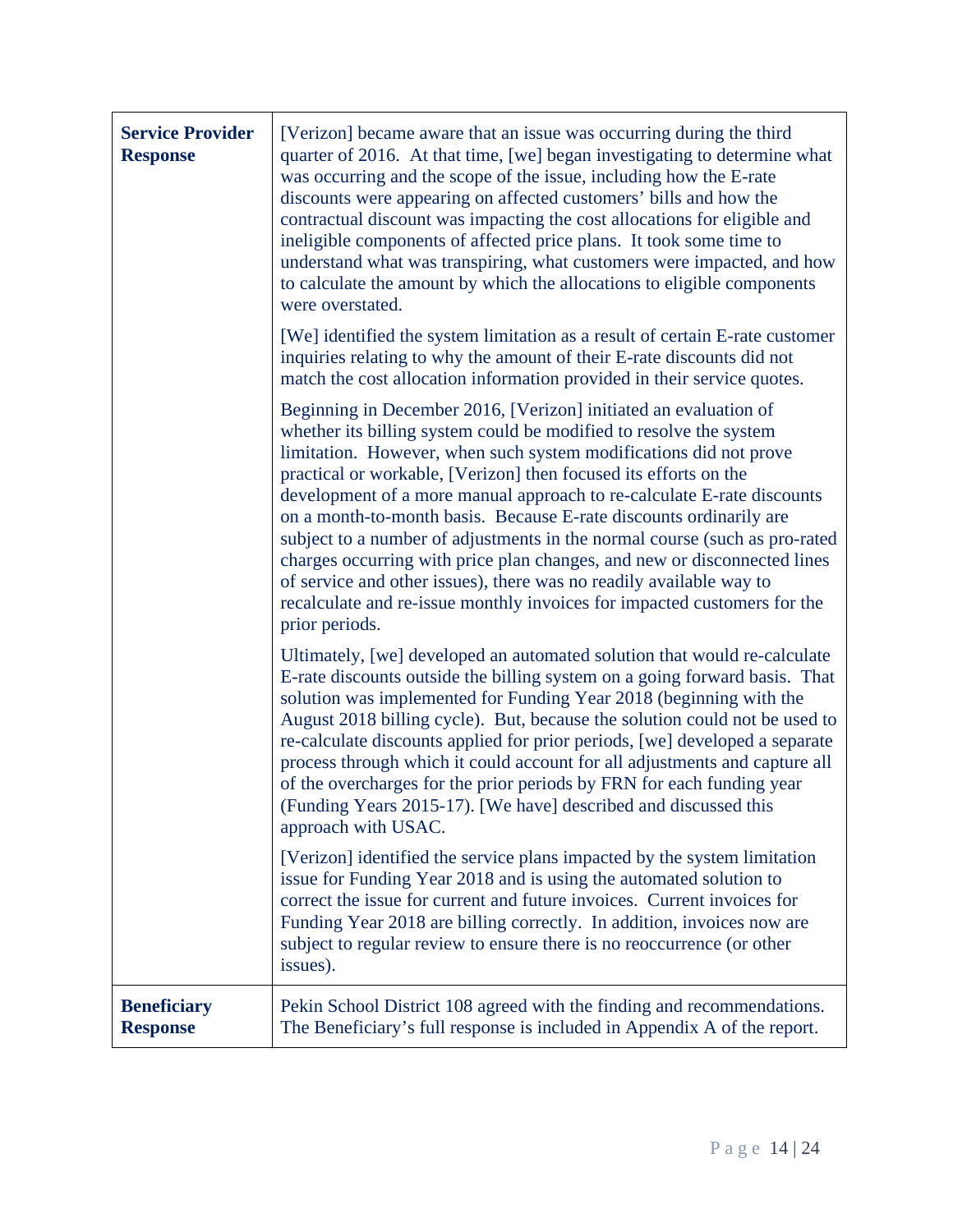| USAC's            | USAC management concurs with the other matter. Pekin's service                                                                            |
|-------------------|-------------------------------------------------------------------------------------------------------------------------------------------|
| <b>Management</b> | provider, Verizon, developed a new automated solution in Funding Year                                                                     |
| <b>Response</b>   | 2018 to correctly calculate E-rate discounts. Verizon stated that the                                                                     |
|                   | overbilling issue was corrected. USAC is working with Verizon to<br>validate Verizon's response in this audit and with its other affected |
|                   | customers. The full response is included in Appendix B of the report.                                                                     |

### **Conclusion**

KPMG's evaluation of the Beneficiary's compliance with the applicable requirements of 47 C.F.R. Part 54 identified two findings and one other matter:

Findings:

- 1. Category two equipment (internal connections needed to enable high-speed broadband connectivity) was not placed into service at the time of the site visit
- 2. The Beneficiary did not have a formalized competitive bidding process and document retention standards

Other Matter:

The Universal Service Fund ("USF") was over-invoiced by the Beneficiary's Service Provider. The Service Provider requested and received reimbursement from the USF for ineligible items.

We determined that disbursements in the amount of \$10,943 made to the Beneficiary, related to Funding Year 2015, were non-compliant with the E-rate rules, regulations, and procedures.

Detailed information relative to the findings is described in the Findings, Recommendations and Other Matter section above.

| <b>Service Type</b>  | <b>Monetary Effect of Audit</b><br><b>Results</b> | <b>Recommended</b><br><b>Recovery</b> |
|----------------------|---------------------------------------------------|---------------------------------------|
| Internal Connections | \$10,943                                          | \$10,943                              |
| <b>Total Impact</b>  | \$10,943                                          | \$10,943                              |

The combined estimated monetary effect of these findings is as follows:

KPMG recommends that:

- 1. The Beneficiary develop a formal process and controls to ensure funding requests for category two equipment include only items that meet the needs of the school district and are expected to be utilized during the funding year.
- 2. USAC seek recovery of Universal Service Funds in the amount of \$10,943 from the Beneficiary.
- 3. The Beneficiary formalize its competitive bidding process by establishing competitive bidding and procurement policies and procedures in accordance with program rules and regulations. The Beneficiary should implement controls designed to safeguard against unfair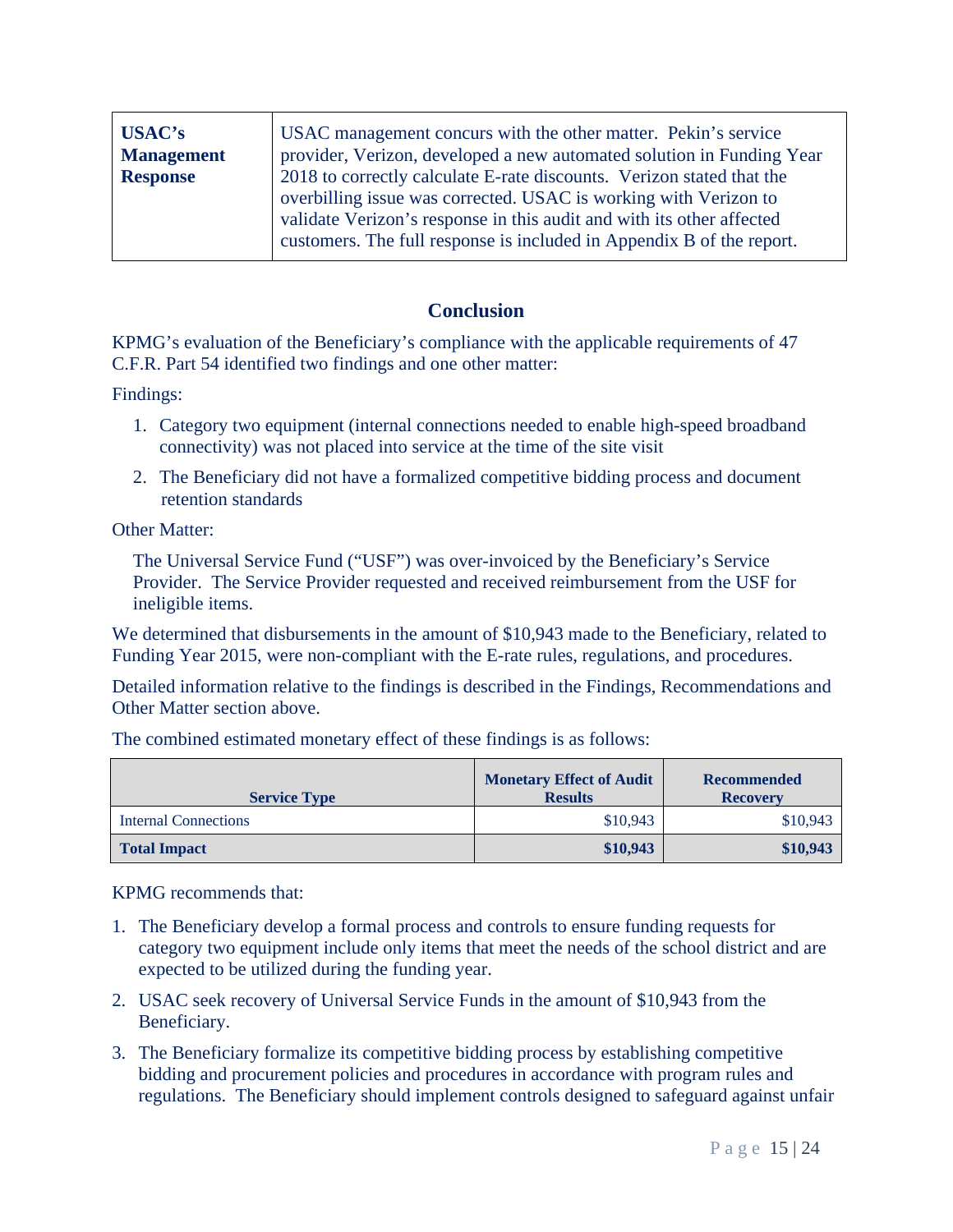practices and conflicts of interests and ensure school district compliance with applicable E-rate program rules and regulations.

4. The Beneficiary should also retain E-rate documentation in compliance with 47 C.F.R. Section 54.516(a)(1). Specifically, the Beneficiary must retain vital records that support the bid evaluation process, including details pertaining to the price comparison and qualitative analysis of the bid responses.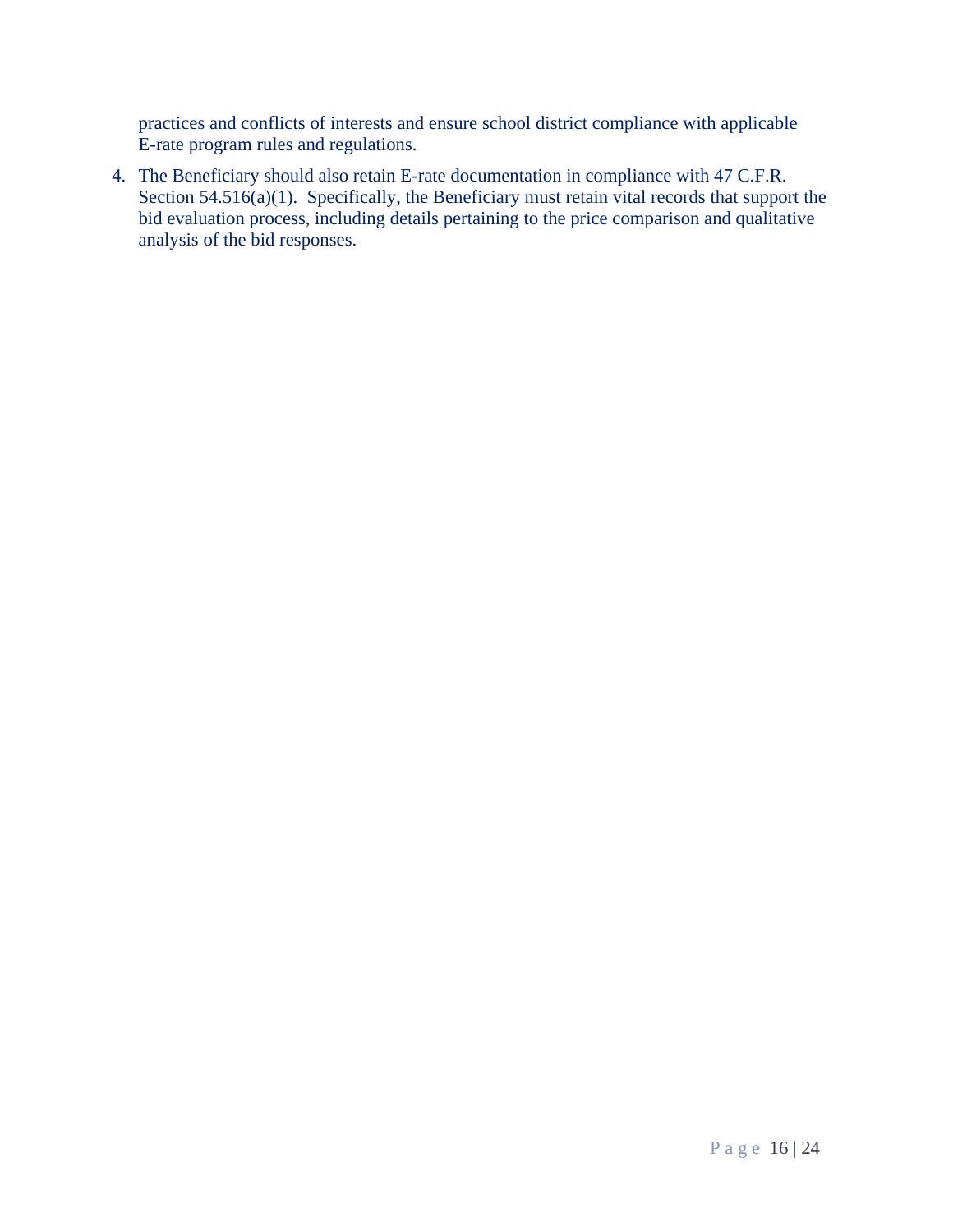### **APPENDICES**

#### **Appendix A: Beneficiary Response**





**Angela Arnold**  TechnologyCenterSupervisor 501 Washington Street Pekin, Illinois 61554 Office: 309.477.4700 ext. 1045 angie.arnold@pekin108.org

Mr. David Hunt Inspector General Federal Communications Commission Office of the Inspector **General** 445 12th Street SW Washington, DC 20554

I am writing in response to our performance audit for the Universal Service E-Rate Schools and Libraries Program disbursements related to funding year 2015. (Beneficiary ID: 136154)

**Finding No. 1-** Category Two equipment was not effectively being used at the time of the site visit

#### **Beneficiary Response**

Pekin School District 108 will review the online training materials provided by USAC on its website. In addition, we will review the current Eligible Services List each year to assure that we are adhering to the guidelines outlined in the E-rate program.

Inthe future, all funding requests for Category Two equipment will be limited to exact number needed to complete the project. No spare equipment will be ordered. In regards to the 34 transceivers, we will work with vendors inthe future to assure that they will accept returns on equipment that they recommend in the event it does not work in our environment. Inthe event of a future service substitution, the district will contact USAC and work with them to complete the required service substitution forms. All expenditures will be documented and reconciled with amounts billed by Service Providers.

In addition, we understand that we will be asked to refund \$10,943 in Universal Service Funds.

**Finding No. 2** - Beneficiary does not have a formalized competitive bidding process and document retention standards

#### **Beneficiary Response**

Pekin School District 108 will review the online training materials provided by USAC on its website. In addition, we will review the current Eligible Services List each year to assure that we are adhering to the guidelines outlined in the E-rate program.

Our competitive bidding process will be formalized in the following manner. A review committee will be established that includes the Technology Director, Network Administrator, and Chief Technician . Each person on this committee will individually review the bids received and record notes as they review.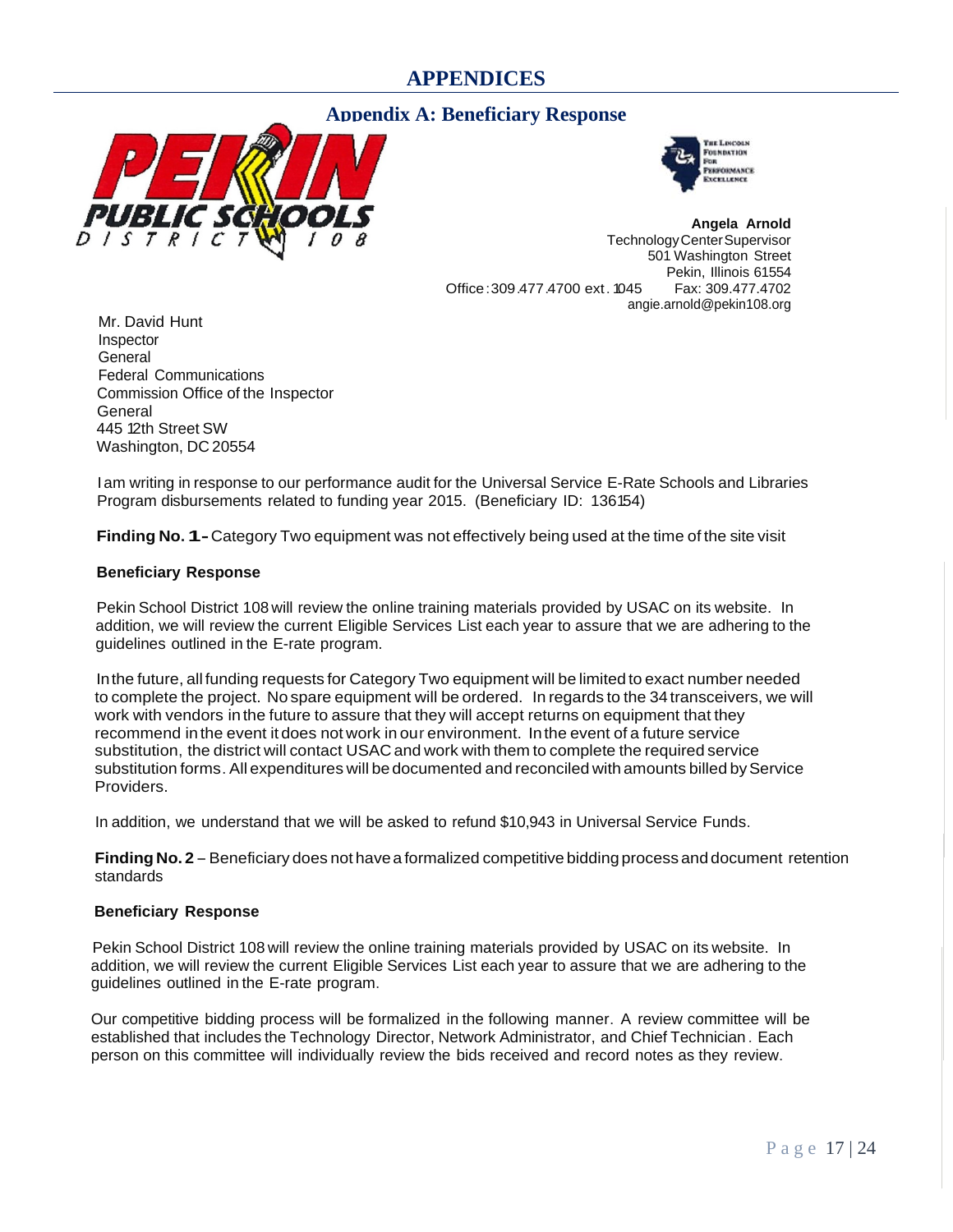Once the bids are individually reviewed by all members, the committee will convene and discuss the bids. A rubric will be developed and completed that shows each vendor, bid price and any notes the committee has about the bids. Notes will be kept of the discussion and the final decision. All related documentation (individual and group paperwork) will be filed with the E-rate paperwork for the funding year and kept for at least ten years, as outlined in the regulations.

**Other Matter-** Service Provider Over-Invoiced the USF for Services Provided to the Beneficiary

#### **Beneficiary Response**

Pekin School District 108 will review all bills from service providers and document monthly the billed amounts in a spreadsheet. Amounts billed will be reviewed to ensure we are billed in accordance with the terms and conditions established during the bidding process. Paper copies of all bills will be filed with the final spreadsheet and E-rate paperwork for the funding year and kept for at least ten years, as outlined in the regulations.

Thank you for allowing us the opportunity to respond to the findings of our audit.

Sincerely,<br>Ungela Arniel

AngelaArnold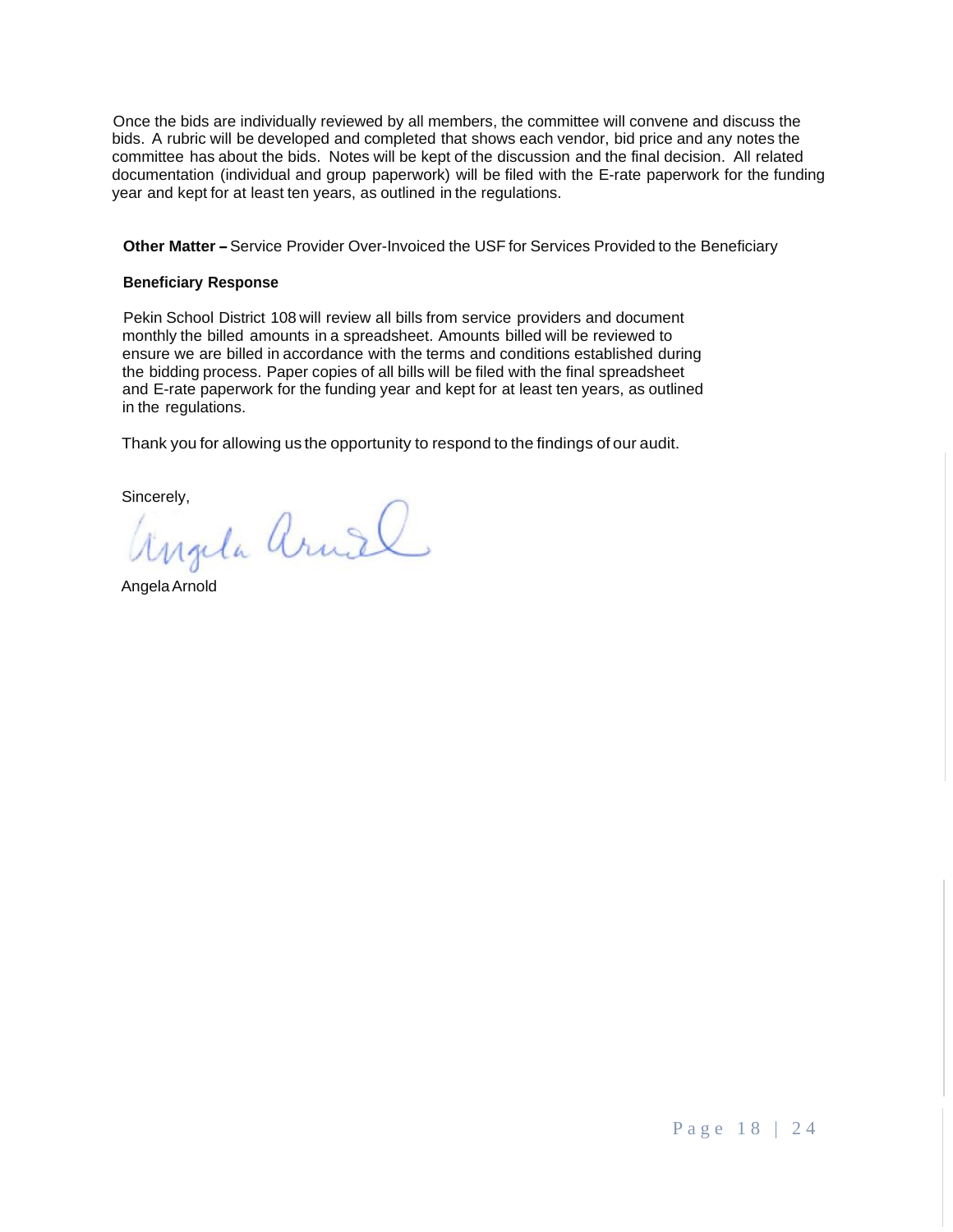### **Appendix B: Management's Response**



*Via Electronic Mail*

March 12, 2020

Mr. Robert McGriff Assistant Inspector General – Audits Office of Inspector General Federal Communications Commission 445 12th Street, S.W. Washington, D.C. 20554

Re: Comments of the Universal Service Administrative Company to the Final Draft Funding Year 2015 Performance Audit of Pekin School District 108 (Report No. 19-AUD-02-03)

Dear Mr. McGriff:

The Universal Service Administrative Company (USAC) is providing its response to the above-referenced draft report regarding a performance audit of Pekin School District 108 (Beneficiary or Pekin), a Universal Service Fund (USF) Schools and Libraries (also known as "E-rate") program Beneficiary. The Federal Communications Commission (FCC) Office of lnspector General (OIG) conducted the performance audit to determine whether the Beneficiary complied with the Commission's rules and orders for the E-rate program and to review whether the Beneficiary's internal controls were adequate and effective. There were two findings and one other matter in the draft audit report. Specifically, the auditors determined that the Beneficiary: (1) invoiced USAC for equipment that was used for backup purposes and never installed, (2) had inadequate internal controls within its E-rate competitive bidding process and document retention protocol, and (3) received services from its service provider at an inflated E-rate discount rate.

USAC's management response to the two findings and other matter is below.

#### **USAC Management Response to Finding One:**

USAC management concurs with the finding and recommendation. USAC will seek recovery in the amount of \$10,943. USAC will also request Pekin provide policies and procedures it has established to ensure it is compliant with FCC rules regarding equipment use and invoicing.

#### **USAC Management Response to Finding Two:**

USAC management concurs with the finding and recommendation, and concurs that the Beneficiary should strengthen its internal controls within its E-rate competitive bidding process and document retention protocol. Section 54.503(a) of the Commission's rules provides that E-rate entities must conduct a fair and open competitive bidding process and retain documentation related to the application for, receipt, and delivery of discounted services for at least 10 years from the last date of service delivery.

Although the Beneficiary did not have a formalized competitive bidding process or document retention protocol in place to substantiate its compliance with E-rate program rules, the auditors reviewed the proposals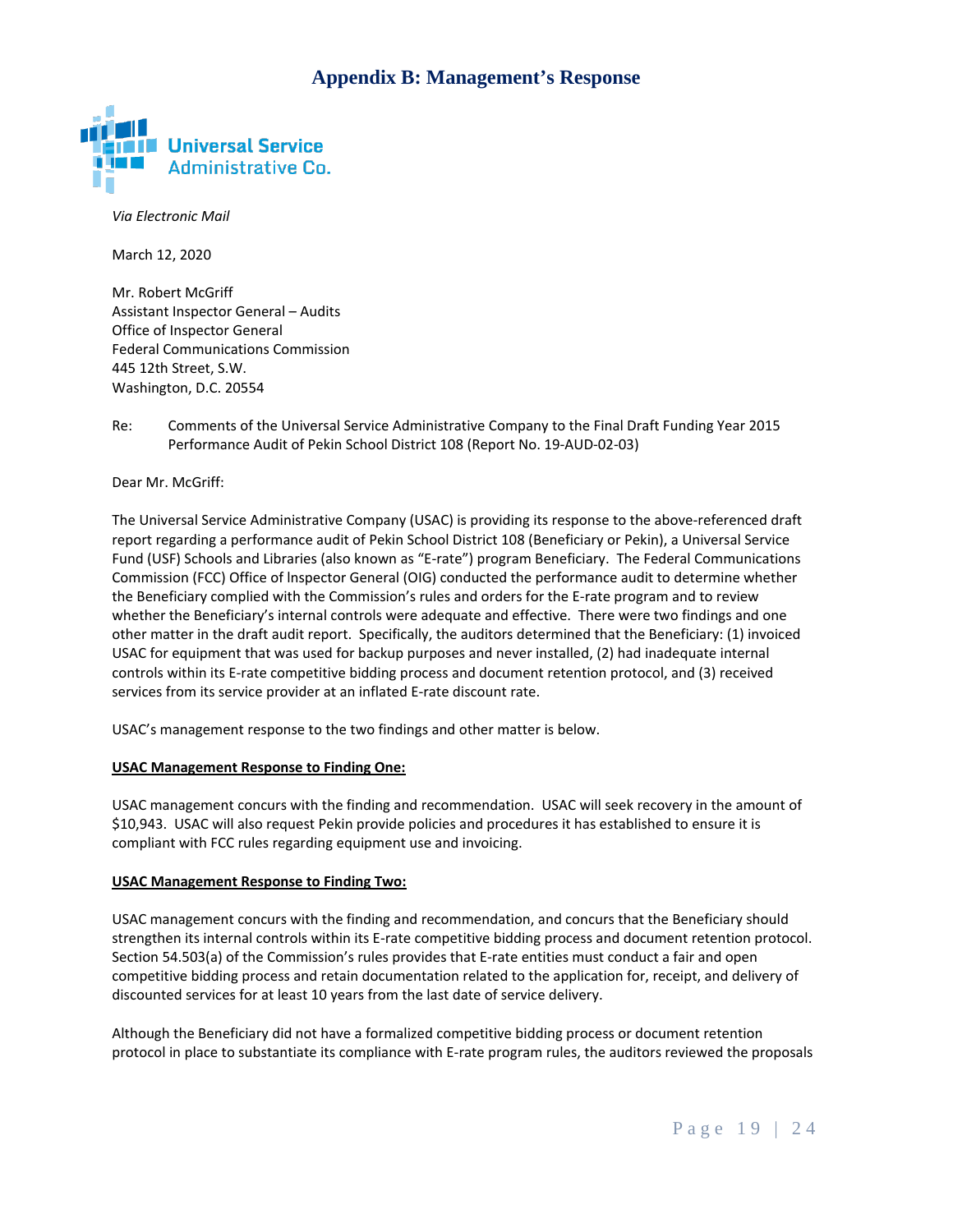Pekin received in response to FCC Form 470 No. 876980001262520 and determined that Pekin selected the most cost-effective provider in compliance with the rules.

Based on the information presented in the audit report, USAC does not have any questions or concerns about the finding. USAC will request Pekin provide policies and procedures it has established to ensure a formalized competitive bidding and document retention protocol is in place going forward.

#### **USAC Management Response to Other Matter:**

USAC management concurs with the other matter. Pekin's service provider, Verizon, developed a new automated solution in Funding Year 2018 to correctly calculate E-rate discounts. Verizon stated that the overbilling issue was corrected. USAC is working with Verizon to validate Verizon's response in this audit and with its other affected customers.

This concludes USAC Management's response to the two above-referenced findings and one other matter for the Pekin School District 108 draft performance audit report. Please let us know if you have any questions or need further information.

Sincerely,

//s//

Catriona Ayer Vice President of Schools and Libraries Division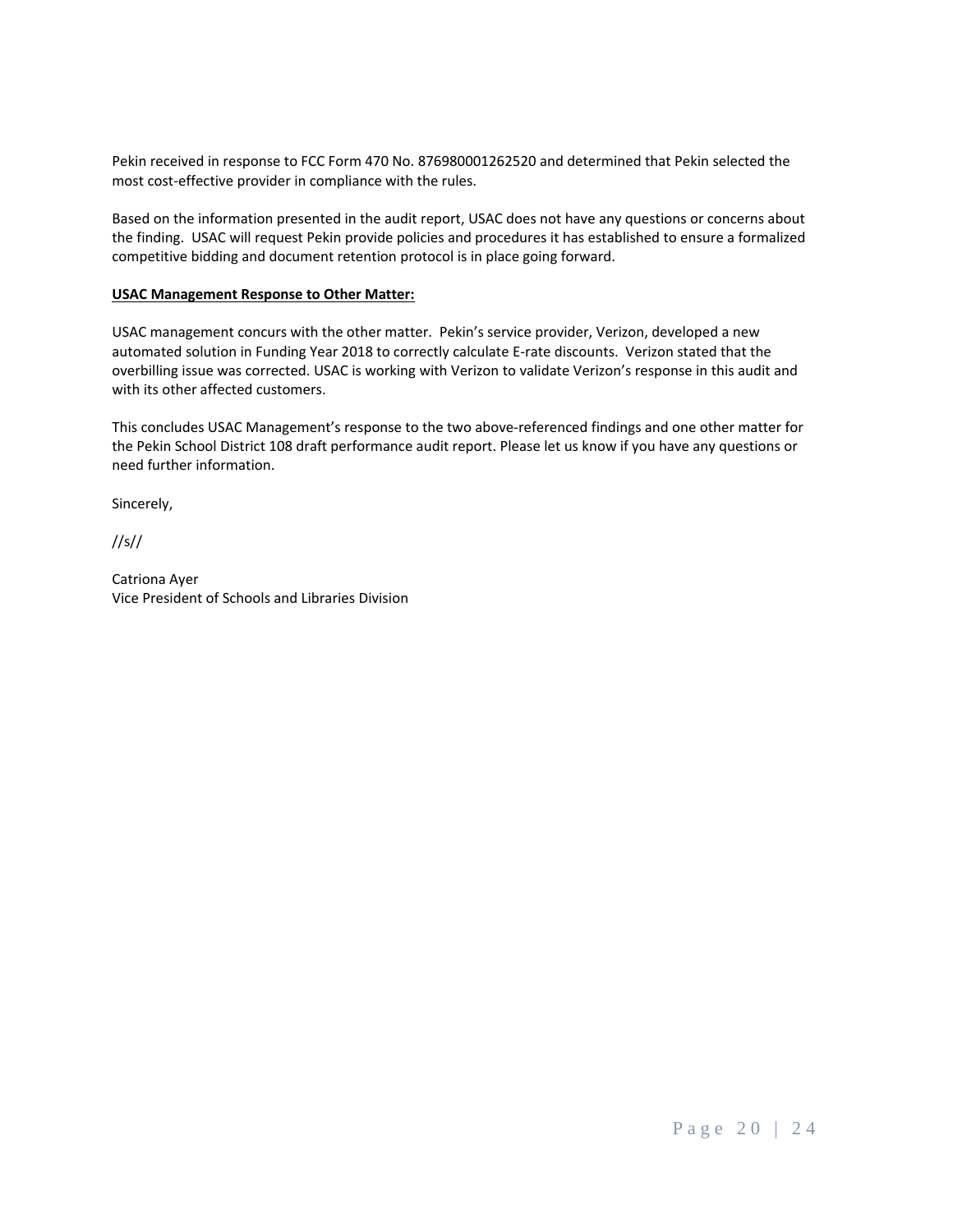# **Appendix C: Glossary of Terms**

| <b>Term</b>                        | <b>Definition</b>                                                                                                                                                       |
|------------------------------------|-------------------------------------------------------------------------------------------------------------------------------------------------------------------------|
| <b>APPLICANT</b>                   | The entity applying for universal service support. In the Schools and Libraries                                                                                         |
|                                    | program the entity is a school, library, consortium, or other eligible entity that                                                                                      |
|                                    | files program forms.                                                                                                                                                    |
| <b>BENEFICIARY</b>                 | The entity receiving universal service support. In the Schools and Libraries                                                                                            |
|                                    | Program the entity is a school, library, consortium, or other eligible entity that                                                                                      |
|                                    | files program forms.                                                                                                                                                    |
| <b>BILLED ENTITY NUMBER (BEN)</b>  | A unique number assigned by USAC to each billed entity (school, library, or                                                                                             |
|                                    | consortium) that pays for services.                                                                                                                                     |
| <b>BASIC MAINTENANCE OF</b>        | Type of category two service that covers the repair and upkeep of eligible                                                                                              |
| <b>INTERNAL CONNECTIONS (BMIC)</b> | internal connections.                                                                                                                                                   |
| <b>CATEGORY ONE SERVICES</b>       | Services used to connect broadband or internet to eligible locations, or services                                                                                       |
|                                    | that provide the basic conduit access to the internet. Data transmission services                                                                                       |
|                                    | and Internet access, and voice services are category one services. Category one                                                                                         |
|                                    | services includes broadband connectivity and basic conduit access to the internet.                                                                                      |
|                                    | This does not include charges for content, equipment purchases, or other services                                                                                       |
|                                    | beyond basic conduit access to the internet. This service type also covers lit or                                                                                       |
|                                    | dark fiber and, in special circumstances, self-provisioning of dark fiber.                                                                                              |
| <b>CATEGORY TWO SERVICES</b>       | Internal connections services needed to enable high-speed broadband                                                                                                     |
|                                    | connectivity and broadband internal connections components. Category two                                                                                                |
|                                    | includes local area networks/wireless local area networks (LAN/ WLAN),                                                                                                  |
|                                    | internal connections components, basic maintenance of internal connections                                                                                              |
|                                    | components, and managed internal broadband services.                                                                                                                    |
| <b>CHILDREN'S INTERNET</b>         | A law that mandates certain internet safety policy and filtering requirements for                                                                                       |
| PROTECTION ACT (CIPA)              | recipients of E-rate program discounts for services other than                                                                                                          |
|                                    | telecommunications services.                                                                                                                                            |
| <b>DISCOUNT PERCENTAGE</b>         | The discounts available to eligible schools and libraries shall range from 20                                                                                           |
|                                    | percent to 90 percent of the pre-discount price for all eligible services provided                                                                                      |
|                                    | by eligible providers. The discounts available to a particular school, library, or<br>consortium of only such entities shall be determined by indicators of poverty and |
|                                    | high cost.                                                                                                                                                              |
| <b>ELIGIBLE ENTITY</b>             | An entity that meets the requirements for eligibility to participate in the program.                                                                                    |
| <b>ELIGIBLE SERVICES</b>           | Products and services that are eligible for universal service support.                                                                                                  |
| <b>ELIGIBLE SERVICES LIST</b>      | Annual list provided by FCC that contains a description of the products and                                                                                             |
|                                    | services that will be eligible for discounts, along with additional information                                                                                         |
|                                    | such as eligibility conditions for each category of service for each specified                                                                                          |
|                                    | funding year.                                                                                                                                                           |
| <b>E-RATE PROGRAM</b>              | The common term used in place of the Schools and Libraries program. With E-                                                                                             |
|                                    | rate standing for Educational Rate, the program provides discounts to schools                                                                                           |
|                                    | and libraries for eligible products and services.                                                                                                                       |
| FCC FORM 470                       | The Description of Services Requested and Certification Form is an FCC form                                                                                             |
|                                    | that schools and libraries complete to request services and establish eligibility.                                                                                      |
| FCC FORM 471                       | The Services Ordered and Certification Form is an FCC form that schools and                                                                                             |
|                                    | libraries use to report services ordered and discounts requested for those services.                                                                                    |
| FCC FORM 472 (BEAR)                | The Billed Entity Applicant Reimbursement Form is an FCC form that schools                                                                                              |
|                                    | and libraries submit to USAC after paying for services, in full, to request                                                                                             |
|                                    | reimbursement for the discount on those services.                                                                                                                       |
| FCC FORM 474 (SPI)                 | The Service Provider Invoice Form is an FCC form that service providers submit                                                                                          |
|                                    | to request reimbursement for discounted eligible services already provided the                                                                                          |
|                                    | schools or libraries on their customer bills.                                                                                                                           |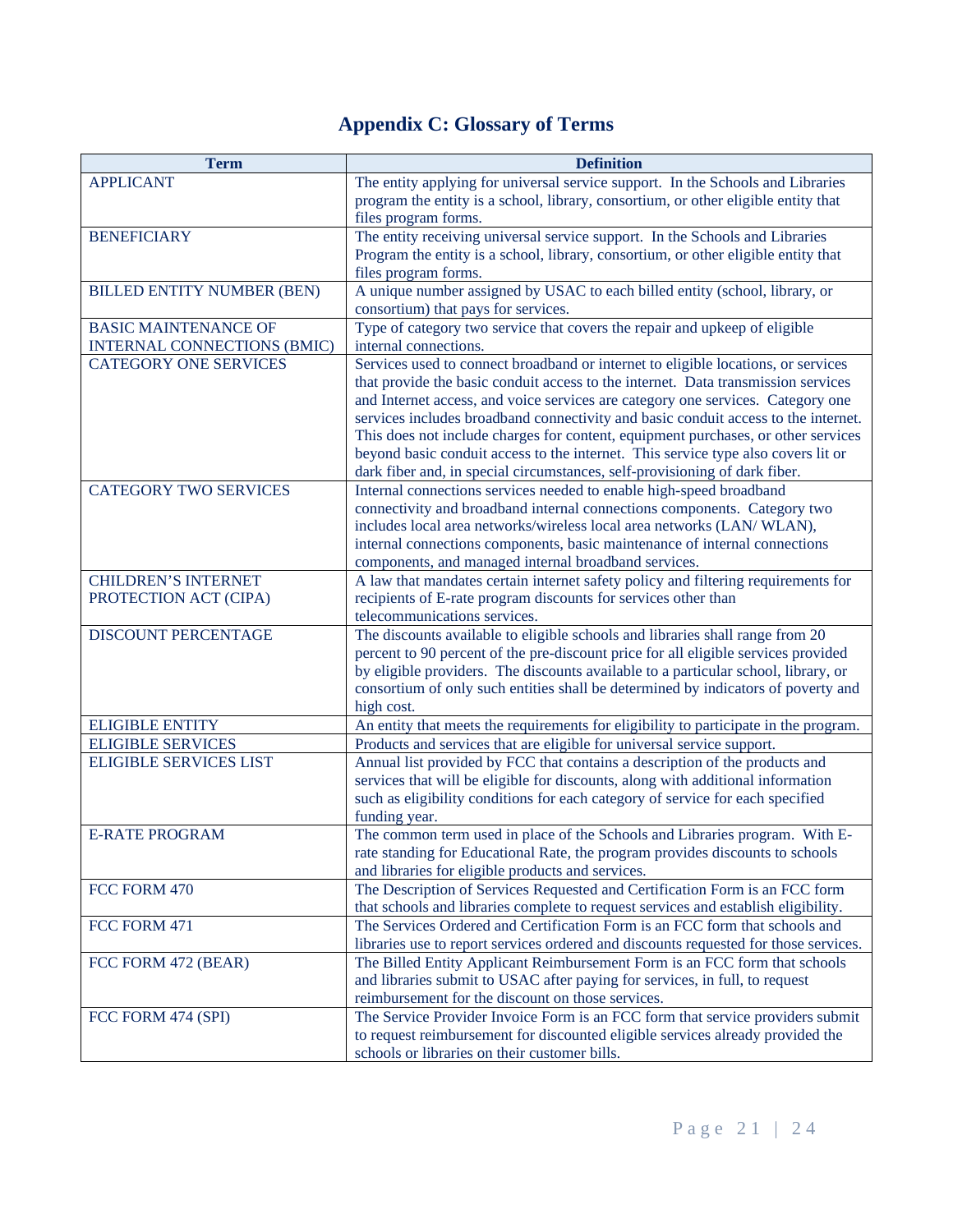| <b>Term</b>                   | <b>Definition</b>                                                                 |
|-------------------------------|-----------------------------------------------------------------------------------|
| FCC FORM 498                  | The Service Provider and Billed Entity Identification Number and General          |
|                               | Contact Information Form issued to collect contact, remittance, and payment       |
|                               | information from service providers and applicants receiving universal service     |
|                               | support. Service providers must fill out this form to participate in any of the   |
|                               | universal service programs. As of July 1, 2016, applicants who choose the Billed  |
|                               | Entity Applicant Reimbursement (BEAR) payment method will need to file this       |
|                               | form to receive an ID number (498 ID) for reimbursement payments.                 |
| FCC FORM 486                  | The Receipt of Service Confirmation and Children's Internet Protection Act        |
|                               | Certification Form is an FCC form that schools and libraries file to inform USAC  |
|                               | that services have begun, and of their CIPA compliance.                           |
| FCC FORM 479                  | The Certification by Administrative Authority to Billed Entity of Compliance      |
|                               | with the Children's Internet Protection Act Form is an FCC form that consortium   |
|                               | members (the administrative authority for CIPA purposes) submit to their          |
|                               | consortium leader to certify that they are in compliance with the Children's      |
|                               | Internet Protection Act. After all FCC Forms 479 are collected, the consortium    |
|                               | leader can accurately complete the FCC Form 486.                                  |
| FCC FORM 473 (SPAC)           | The Service Provider Annual Certification Form is an FCC form that service        |
|                               | providers file annually to certify that they will comply with program rules and   |
|                               | guidelines. This form must be filed before USAC will pay invoices.                |
| FCC FORM 500                  | The Funding Commitment Adjustment Request Form is filed by schools and            |
|                               | libraries to notify USAC of reductions to or cancellations of approved FRNs       |
|                               | and/or changes to reported Service Start Dates or Contract Expiration Dates, to   |
|                               | request a service delivery extension for non-recurring services, or to notify     |
|                               | USAC of an allowable equipment transfer.                                          |
| FEDERAL COMMUNICATIONS        | U.S. Federal government agency charged with regulating interstate and             |
| <b>COMMISSION (FCC)</b>       | international communications by radio, television, wire, satellite, and cable.    |
| <b>CODE OF FEDERAL</b>        | Codification of the general and permanent rules published in the Federal Register |
| REGULATIONS (C.F.R.)          | by the executive departments and agencies of the Federal Government.              |
| <b>FUNDING COMMITMENT</b>     | Summarize the E-rate funds that have been committed and set aside for discounts   |
| <b>DECISION LETTER (FCDL)</b> | that had been requested on eligible services.                                     |
| FUNDING REQUEST NUMBER        | Number assigned to each request for funding made by applicants.                   |
| (FRN)                         |                                                                                   |
| <b>FUNDING YEAR 2015</b>      | The twelve-month period from July 1, 2015 to June 30, 2016 during which E-rate    |
|                               | program support is provided (as of December 30, 2016).                            |
| FCC OFFICE OF INSPECTOR       | Division of the FCC that investigates complaints or allegations of wrongdoing or  |
| <b>GENERAL (OIG)</b>          | misconduct by employees or contractors that involve or give rise to fraud, waste  |
|                               | or abuse within the programs or operations of the FCC.                            |
| <b>SCHOOLS AND LIBRARIES</b>  | Program that helps ensure that schools and libraries can obtain high-speed        |
| PROGRAM (SLP)                 | Internet access and telecommunications at affordable rates.                       |
| SERVICE PROVIDER INVOICE      | Form used by Service Providers to request reimbursement from USAC for the         |
| (SPI)                         | discount amount for eligible services and equipment provided to the applicant.    |
| <b>UNIVERSAL SERVICE</b>      | An independent, not-for-profit corporation designated by the FCC as the           |
| <b>ADMINISTRATIVE COMPANY</b> | administrator of universal service.                                               |
| (USAC)                        |                                                                                   |
| UNIVERSAL SERVICE FUND (USF)  | System of telecommunications subsidies and fees managed by the FCC intended       |
|                               | to promote universal access to telecommunications services in the United States.  |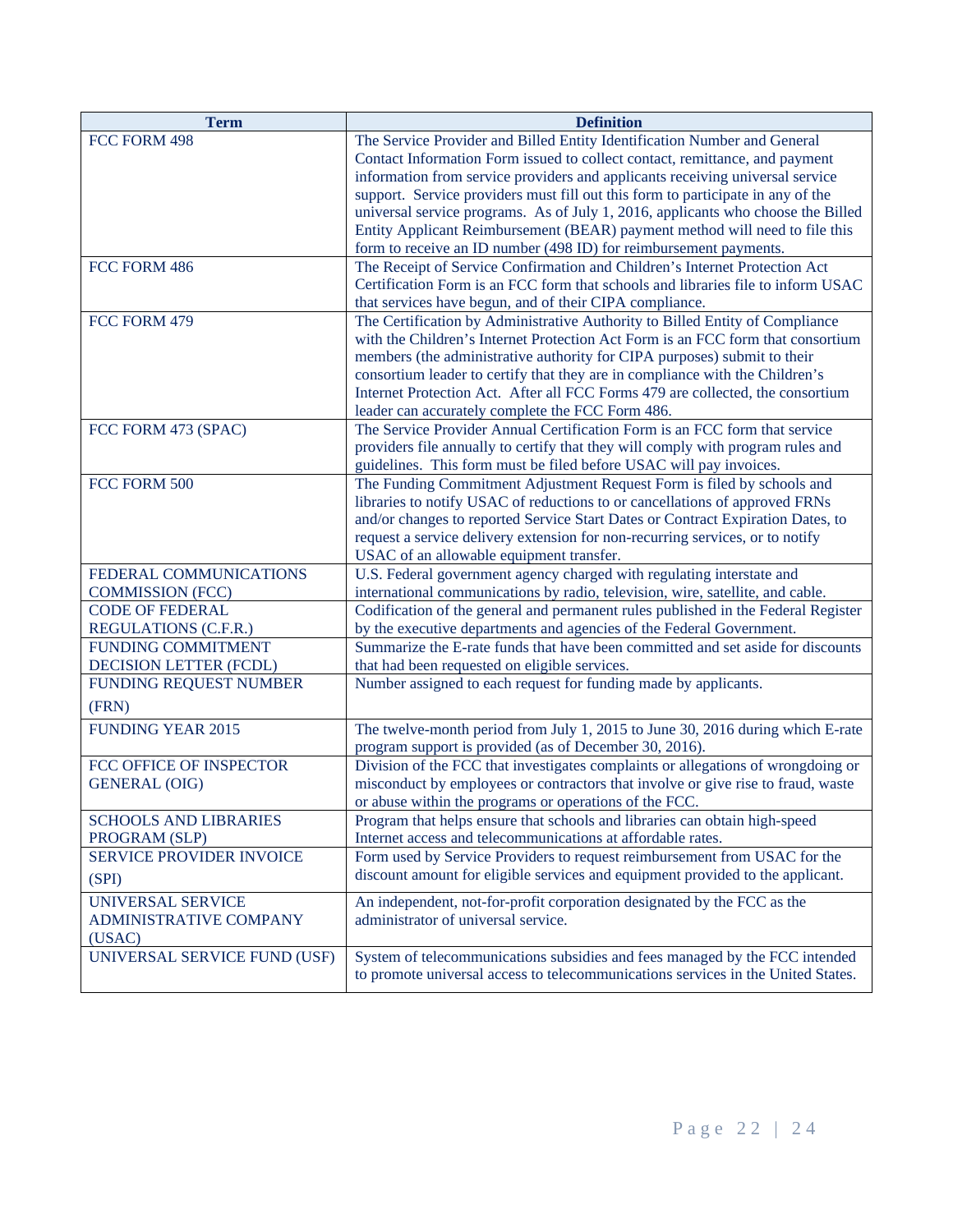### **Appendix D: Performance Audit Procedures**

The performance audit included procedures related to the E-rate program for which funds were committed and received by the Pekin School District 108 (Beneficiary) for Funding Year 2015. The procedures conducted during this performance audit include the following:

#### **1. Application Process:**

We obtained an understanding of the Beneficiary's processes relating to the application and use of E-rate program funds. Specifically, we examined documentation to support its effective use of funding. We also used inquiry to determine if any individual schools or entities related to the Beneficiary were receiving USAC funded services through separate FCC Forms 471 and FRNs.

We obtained and examined documentation to determine if the Beneficiary complied with the FCC's Children's Internet Protection Act ("CIPA") requirements. Specifically, we obtained and evaluated the Beneficiary's Internet Safety Policy, and obtained an understanding of the process by which the Beneficiary communicated and administered the policy.

#### **2. Competitive Bidding Process**

We obtained and examined documentation to determine if all bids received were properly evaluated and that the price of eligible services was the primary factor considered. We also obtained and examined evidence that the Beneficiary waited the required 28 days from the date the FCC Form 470 was posted on USAC's website before signing contracts with the selected service providers. The purpose is to ensure a fair and open competitive bidding process for service providers. We reviewed the service provider contracts to determine if they were properly executed. We evaluated the services and equipment requested and purchased for cost effectiveness as well.

#### **3. Discount Calculation Process**

We obtained and examined documentation to understand the methodology used by the Beneficiary to calculate the discount percentage. We also obtained and examined documentation supporting the discount percentage calculation and determined if the calculations were accurate.

#### **4. Invoicing Process**

We obtained and examined invoices for which payment was disbursed by USAC to determine that the equipment and services claimed on the FCC Form 472 Billed Entity Applicant Reimbursements (BEARs), FCC Form 474 Service Provider Invoices (SPIs) and corresponding service provider bills were consistent with the terms and specifications of the service provider agreements. We also examined documentation to determine if the Beneficiary paid its non-discounted share in a timely manner.